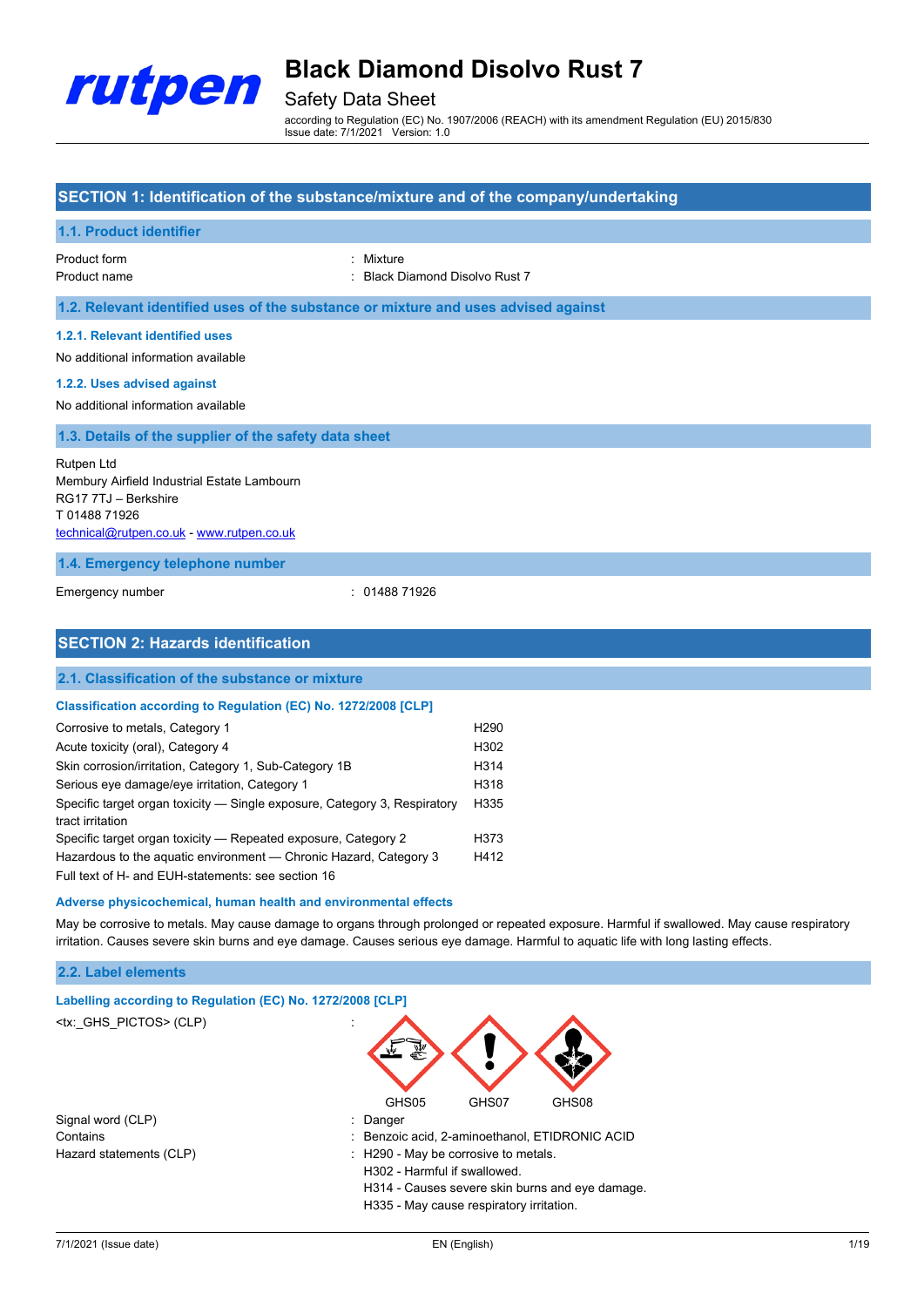### Safety Data Sheet

according to Regulation (EC) No. 1907/2006 (REACH) with its amendment Regulation (EU) 2015/830

|                                | H373 - May cause damage to organs through prolonged or repeated exposure.                               |
|--------------------------------|---------------------------------------------------------------------------------------------------------|
|                                | H412 - Harmful to aquatic life with long lasting effects.                                               |
| Precautionary statements (CLP) | : P261 - Avoid breathing dust/fume/gas/mist/vapours/spray.                                              |
|                                | P264 - Wash hands, forearms and face thoroughly after handling.                                         |
|                                | P280 - Wear protective gloves/protective clothing/eye protection/face protection/hearing<br>protection. |
|                                | P303+P361+P353+P310 - IF ON SKIN (or hair): Take off immediately all contaminated                       |
|                                | clothing. Rinse skin with water/shower Immediately call a POISON CENTER or doctor.                      |
|                                | P305+P351+P338+P310 - IF IN EYES: Rinse cautiously with water for several minutes.                      |
|                                | Remove contact lenses, if present and easy to do. Continue rinsing. Immediately call a                  |
|                                | POISON CENTER or doctor.                                                                                |
|                                | P321 - Specific treatment (see supplemental first aid instruction on this label).                       |

#### **2.3. Other hazards**

No additional information available

#### **SECTION 3: Composition/information on ingredients**

#### **3.1. Substances**

#### Not applicable

**3.2. Mixtures**

| <b>Name</b>                                        | <b>Product identifier</b>                                                 | $\frac{9}{6}$   | <b>Classification according to</b><br><b>Regulation (EC) No. 1272/2008</b><br>[CLP]                                |
|----------------------------------------------------|---------------------------------------------------------------------------|-----------------|--------------------------------------------------------------------------------------------------------------------|
| <b>ETIDRONIC ACID</b>                              | CAS-No.: 2809-21-4<br>EC-No.: 220-552-8<br>REACH-no: 01-2119510391-<br>53 | $\ge 5 - < 15$  | Met. Corr. 1, H290<br>Acute Tox. 4 (Oral), H302<br>Eye Dam. 1, H318<br>Aquatic Chronic 2, H411                     |
| 2-aminoethanol                                     | CAS-No 141-43-5<br>EC-No.: 205-483-3<br>EC Index-No.: 603-030-00-8        | $\ge 5 - < 15$  | Acute Tox. 4 (Inhalation), H332<br>Acute Tox. 4 (Dermal), H312<br>Acute Tox. 4 (Oral), H302<br>Skin Corr. 1B, H314 |
| <b>WATER</b>                                       | CAS-No.: 7732-18-5                                                        | $\ge 5 - < 15$  | Not classified                                                                                                     |
| tetrasodium N,N-bis(carboxylatomethyl)-L-glutamate | CAS-No.: 51981-21-6<br>EC-No.: 257-573-7                                  | $\ge 5 - < 15$  | Not classified                                                                                                     |
| Benzoic acid                                       | CAS-No.: 65-85-0<br>EC-No.: 200-618-2                                     | $\geq 1 - 5$    | Skin Irrit. 2, H315<br>Eye Dam. 1, H318<br>STOT RE 1, H372                                                         |
| Sodium capryliminodiproprionate                    | CAS-No.: 94441-92-6<br>EC-No.: 305-318-6                                  | $\geq 1 - 5$    | Not classified                                                                                                     |
| PHOSPHOROUS ACID                                   | CAS-No.: 10294-56-1<br>EC-No.: 233-663-1<br>EC Index-No.: 015-157-00-0    | $\ge 0.1 - 5.1$ | Acute Tox. 4 (Oral), H302<br>Skin Corr. 1A, H314                                                                   |

| <b>Specific concentration limits:</b> |                                                                      |                                      |
|---------------------------------------|----------------------------------------------------------------------|--------------------------------------|
| <b>Name</b>                           | <b>Product identifier</b>                                            | <b>Specific concentration limits</b> |
| 2-aminoethanol                        | CAS-No.: 141-43-5<br>EC-No.: 205-483-3<br>EC Index-No.: 603-030-00-8 | $(5 \le C \le 100)$ STOT SE 3, H335  |

Full text of H- and EUH-statements: see section 16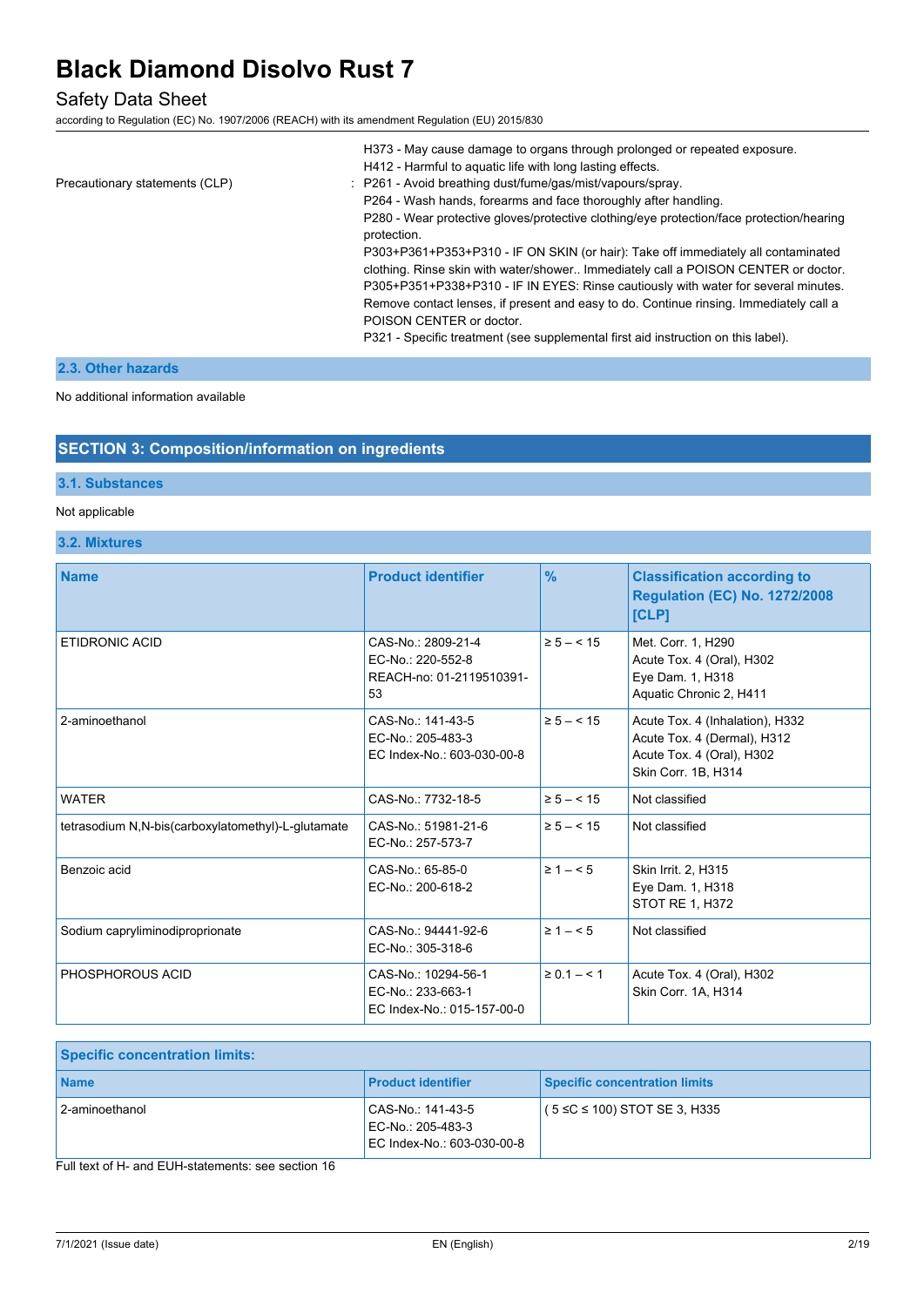### Safety Data Sheet

according to Regulation (EC) No. 1907/2006 (REACH) with its amendment Regulation (EU) 2015/830

| <b>SECTION 4: First aid measures</b>                                                                                                               |                                                                                                                                                             |
|----------------------------------------------------------------------------------------------------------------------------------------------------|-------------------------------------------------------------------------------------------------------------------------------------------------------------|
| 4.1. Description of first aid measures                                                                                                             |                                                                                                                                                             |
| First-aid measures general<br>First-aid measures after inhalation                                                                                  | : Call a physician immediately.<br>: Remove person to fresh air and keep comfortable for breathing. Call a poison center or a<br>doctor if you feel unwell. |
| First-aid measures after skin contact                                                                                                              | : Rinse skin with water/shower. Take off immediately all contaminated clothing. Call a<br>physician immediately.                                            |
| First-aid measures after eye contact                                                                                                               | : Rinse cautiously with water for several minutes. Remove contact lenses, if present and easy<br>to do. Continue rinsing. Call a physician immediately.     |
| First-aid measures after ingestion                                                                                                                 | : Rinse mouth. Do not induce vomiting. Call a physician immediately.                                                                                        |
| 4.2. Most important symptoms and effects, both acute and delayed                                                                                   |                                                                                                                                                             |
| Symptoms/effects after inhalation<br>Symptoms/effects after skin contact<br>Symptoms/effects after eye contact<br>Symptoms/effects after ingestion | : May cause respiratory irritation.<br>: Burns.<br>: Serious damage to eyes.<br>: Burns.                                                                    |

### **4.3. Indication of any immediate medical attention and special treatment needed**

Treat symptomatically.

#### **SECTION 5: Firefighting measures**

| 5.1. Extinguishing media                                   |                                                                                                                                             |  |
|------------------------------------------------------------|---------------------------------------------------------------------------------------------------------------------------------------------|--|
| Suitable extinguishing media                               | : Water spray. Dry powder. Foam. Carbon dioxide.                                                                                            |  |
| 5.2. Special hazards arising from the substance or mixture |                                                                                                                                             |  |
| Hazardous decomposition products in case of fire           | : Toxic fumes may be released.                                                                                                              |  |
| 5.3. Advice for firefighters                               |                                                                                                                                             |  |
| Protection during firefighting                             | : Do not attempt to take action without suitable protective equipment. Self-contained<br>breathing apparatus. Complete protective clothing. |  |

| <b>SECTION 6: Accidental release measures</b>                            |                                                                                                                                                              |  |
|--------------------------------------------------------------------------|--------------------------------------------------------------------------------------------------------------------------------------------------------------|--|
|                                                                          |                                                                                                                                                              |  |
| 6.1. Personal precautions, protective equipment and emergency procedures |                                                                                                                                                              |  |
| 6.1.1. For non-emergency personnel                                       |                                                                                                                                                              |  |
| Emergency procedures                                                     | : Ventilate spillage area. Do not breathe dust/fume/gas/mist/vapours/spray. Avoid contact<br>with skin and eyes.                                             |  |
| 6.1.2. For emergency responders                                          |                                                                                                                                                              |  |
| Protective equipment                                                     | Do not attempt to take action without suitable protective equipment. For further information<br>refer to section 8: "Exposure controls/personal protection". |  |
| <b>6.2. Environmental precautions</b>                                    |                                                                                                                                                              |  |
| Avoid release to the environment.                                        |                                                                                                                                                              |  |
| 6.3. Methods and material for containment and cleaning up                |                                                                                                                                                              |  |
| Methods for cleaning up<br>Other information                             | : Take up liquid spill into absorbent material.<br>Dispose of materials or solid residues at an authorized site.                                             |  |
| 6.4. Reference to other sections                                         |                                                                                                                                                              |  |

For further information refer to section 13.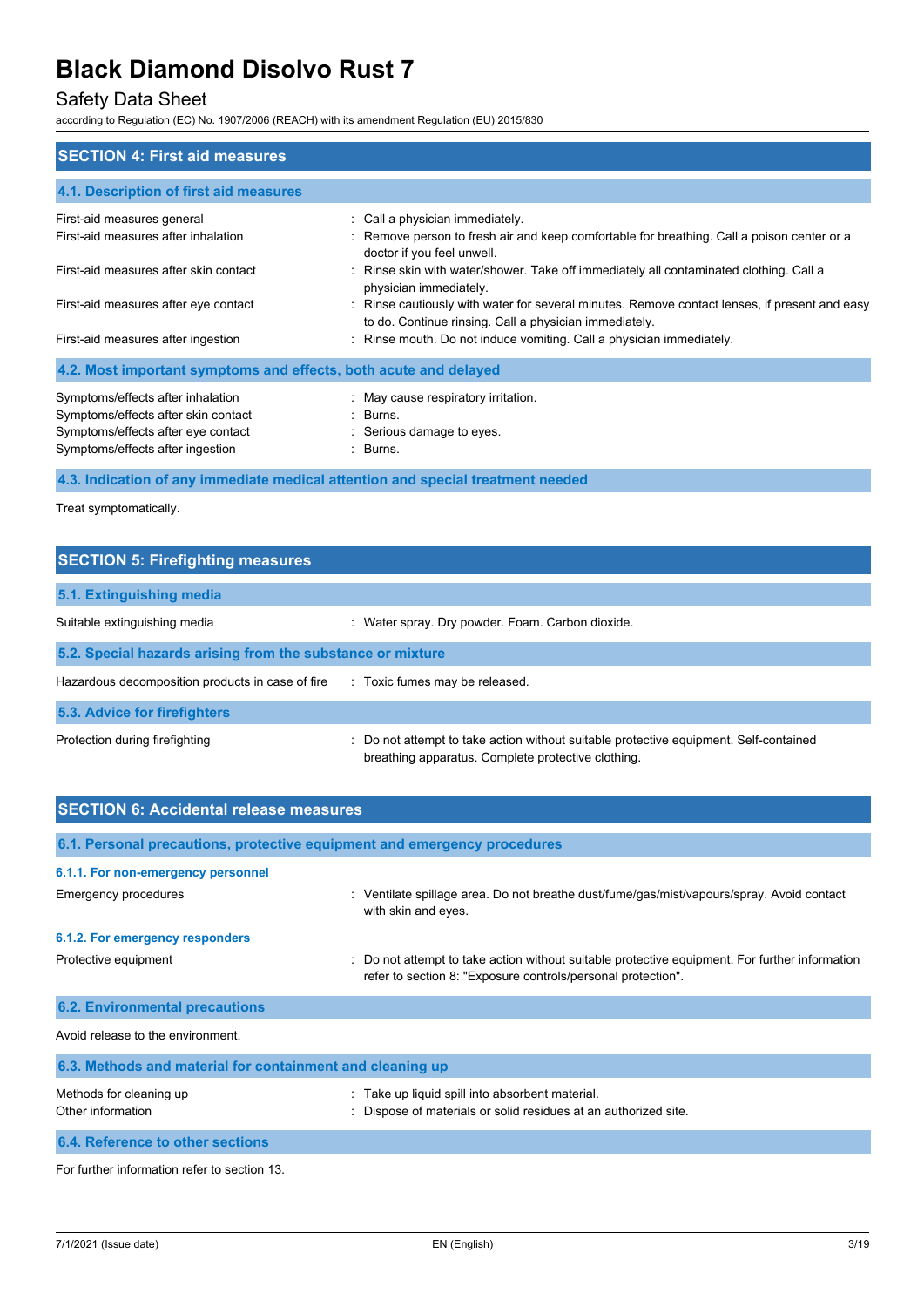### Safety Data Sheet

according to Regulation (EC) No. 1907/2006 (REACH) with its amendment Regulation (EU) 2015/830

| <b>SECTION 7: Handling and storage</b>                            |                                                                                                                                                                                                                                                                                                                                |
|-------------------------------------------------------------------|--------------------------------------------------------------------------------------------------------------------------------------------------------------------------------------------------------------------------------------------------------------------------------------------------------------------------------|
| 7.1. Precautions for safe handling                                |                                                                                                                                                                                                                                                                                                                                |
| Precautions for safe handling<br>Hygiene measures                 | : Do not breathe dust/fume/gas/mist/vapours/spray. Use only outdoors or in a well-ventilated<br>area. Avoid contact with skin and eyes. Wear personal protective equipment.<br>: Wash contaminated clothing before reuse. Do not eat, drink or smoke when using this<br>product. Always wash hands after handling the product. |
| 7.2. Conditions for safe storage, including any incompatibilities |                                                                                                                                                                                                                                                                                                                                |
| Storage conditions                                                | : Store in corrosive resistant container with a resistant inner liner. Keep only in original<br>container. Store locked up. Store in a well-ventilated place. Keep container tightly closed.<br>Keep cool.                                                                                                                     |
| Incompatible materials                                            | : Metals.                                                                                                                                                                                                                                                                                                                      |
| 7.3. Specific end use(s)                                          |                                                                                                                                                                                                                                                                                                                                |
| No additional information available                               |                                                                                                                                                                                                                                                                                                                                |

#### **SECTION 8: Exposure controls/personal protection**

#### **8.1. Control parameters**

#### **8.1.1 National occupational exposure and biological limit values**

| 2-aminoethanol (141-43-5)                                 |                                        |  |
|-----------------------------------------------------------|----------------------------------------|--|
| <b>EU - Indicative Occupational Exposure Limit (IOEL)</b> |                                        |  |
| Local name                                                | 2-Aminoethanol                         |  |
| <b>IOEL TWA</b>                                           | $2.5$ mg/m <sup>3</sup>                |  |
| <b>IOEL STEL</b>                                          | $7.6$ mg/m <sup>3</sup>                |  |
| IOEL STEL [ppm]                                           | 3 ppm                                  |  |
| Remark                                                    | Skin                                   |  |
| Regulatory reference                                      | COMMISSION DIRECTIVE 2006/15/EC        |  |
| <b>Austria - Occupational Exposure Limits</b>             |                                        |  |
| Local name                                                | 2-Aminoethanol                         |  |
| MAK (OEL TWA)                                             | $2.5$ mg/m <sup>3</sup>                |  |
| MAK (OEL TWA) [ppm]                                       | 1 ppm                                  |  |
| MAK (OEL STEL)                                            | 7.6 mg/m <sup>3</sup> (4x 15(Miw) min) |  |
| MAK (OEL STEL) [ppm]                                      | 3 ppm (4x 15(Miw) min)                 |  |
| Remark                                                    | Sh                                     |  |
| Regulatory reference                                      | BGBI. II Nr. 238/2018                  |  |
| <b>Belgium - Occupational Exposure Limits</b>             |                                        |  |
| Local name                                                | Ethanolamine # Ethanolamine            |  |
| <b>OEL TWA</b>                                            | $2.5$ mg/m <sup>3</sup>                |  |
| OEL TWA [ppm]                                             | 1 ppm                                  |  |
| <b>OEL STEL</b>                                           | $7.6$ mg/m <sup>3</sup>                |  |
| OEL STEL [ppm]                                            | 3 ppm                                  |  |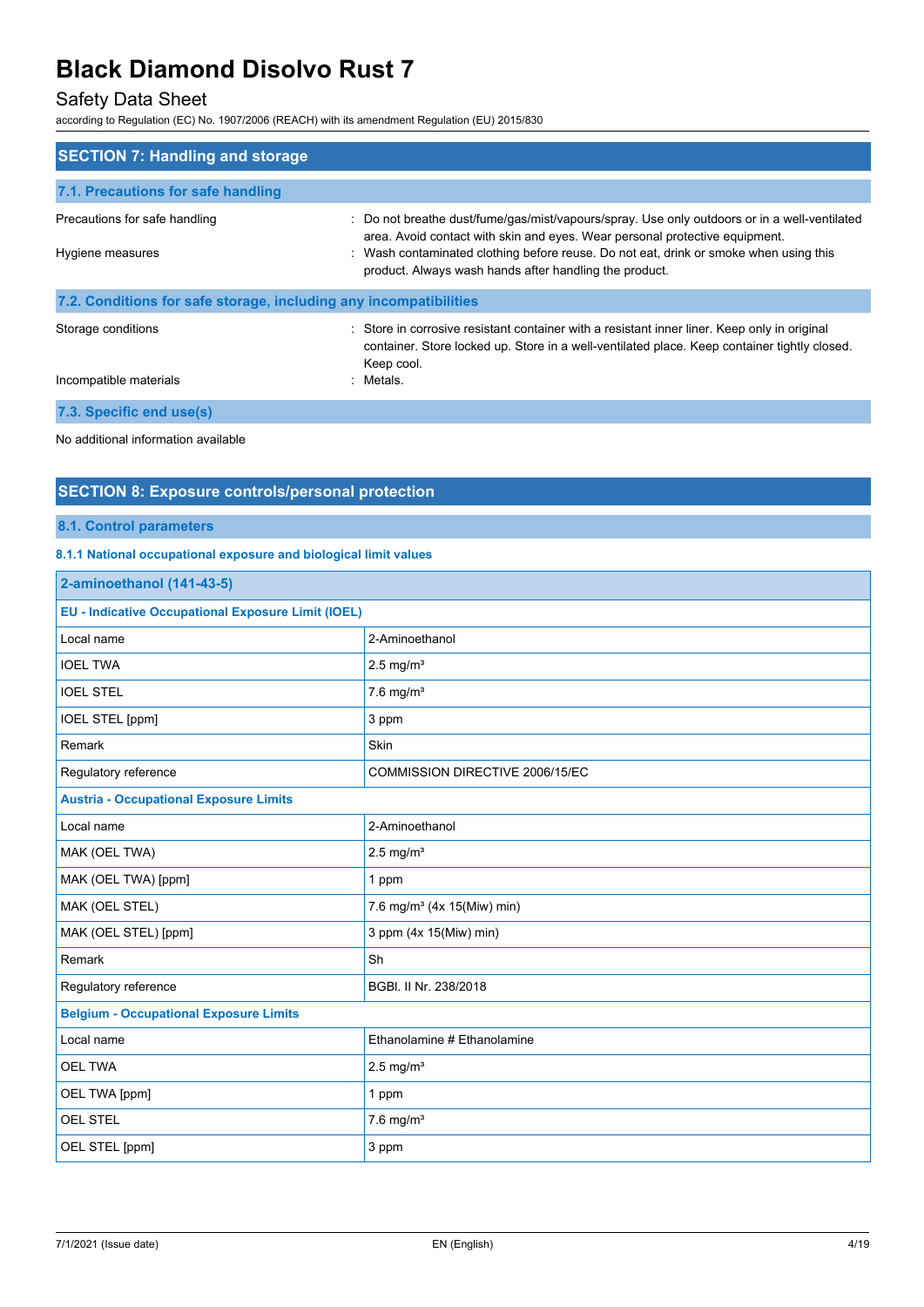## Safety Data Sheet

| 2-aminoethanol (141-43-5)                      |                                                                                                                                                                                                                                                                                                                                                                                                                                                                                                                               |  |
|------------------------------------------------|-------------------------------------------------------------------------------------------------------------------------------------------------------------------------------------------------------------------------------------------------------------------------------------------------------------------------------------------------------------------------------------------------------------------------------------------------------------------------------------------------------------------------------|--|
| Remark                                         | D: la mention "D" signifie que la résorption de l'agent, via la peau, les muqueuses ou les<br>yeux, constitue une partie importante de l'exposition totale. Cette résorption peut se faire<br>tant par contact direct que par présence de l'agent dans l'air. # D: de vermelding "D"<br>betekent dat de opname van het agens via de huid, de slijmvliezen of de ogen een<br>belangrijk deel van de totale blootstelling vormt. Deze opname kan het gevolg zijn van<br>zowel direct contact als zijn aanwezigheid in de lucht. |  |
| Regulatory reference                           | Koninklijk besluit/Arrêté royal 19/11/2020                                                                                                                                                                                                                                                                                                                                                                                                                                                                                    |  |
| <b>Bulgaria - Occupational Exposure Limits</b> |                                                                                                                                                                                                                                                                                                                                                                                                                                                                                                                               |  |
| Local name                                     | Етаноламин (2-Аминоетанол)                                                                                                                                                                                                                                                                                                                                                                                                                                                                                                    |  |
| OEL TWA                                        | $2.5$ mg/m <sup>3</sup>                                                                                                                                                                                                                                                                                                                                                                                                                                                                                                       |  |
| OEL TWA [ppm]                                  | 1 ppm                                                                                                                                                                                                                                                                                                                                                                                                                                                                                                                         |  |
| OEL STEL                                       | $7.6$ mg/m <sup>3</sup>                                                                                                                                                                                                                                                                                                                                                                                                                                                                                                       |  |
| OEL STEL [ppm]                                 | 3 ppm                                                                                                                                                                                                                                                                                                                                                                                                                                                                                                                         |  |
| Remark                                         | Кожа (възможна е значителна резорбция чрез кожата); • (Химични агенти, за които<br>са определени гранични стойности във въздуха на работната среда за Европейската<br>общност)                                                                                                                                                                                                                                                                                                                                                |  |
| Regulatory reference                           | Наредба № 13 от 30.12.2003 г. за защита на работещите от рискове, свързани с<br>експозиция на химични агенти при работа (изм. и доп. ДВ. бр.5 от 17 Януари 2020 г.)                                                                                                                                                                                                                                                                                                                                                           |  |
| <b>Croatia - Occupational Exposure Limits</b>  |                                                                                                                                                                                                                                                                                                                                                                                                                                                                                                                               |  |
| Local name                                     | 2-aminoetanol; etanolamin                                                                                                                                                                                                                                                                                                                                                                                                                                                                                                     |  |
| GVI (OEL TWA) [1]                              | $2.5 \text{ mg/m}^3$                                                                                                                                                                                                                                                                                                                                                                                                                                                                                                          |  |
| GVI (OEL TWA) [2]                              | 1 ppm                                                                                                                                                                                                                                                                                                                                                                                                                                                                                                                         |  |
| KGVI (OEL STEL)                                | $7.6$ mg/m <sup>3</sup>                                                                                                                                                                                                                                                                                                                                                                                                                                                                                                       |  |
| KGVI (OEL STEL) [ppm]                          | 3 ppm                                                                                                                                                                                                                                                                                                                                                                                                                                                                                                                         |  |
| Remark                                         | Direktiva: 2006/15/EZ. Napomena: Koža (razvrstana kao tvar koja nadražuje kožu (H315))                                                                                                                                                                                                                                                                                                                                                                                                                                        |  |
| Regulatory reference                           | Pravilnik o izmjenama i dopunama Pravilnika o graničnim vrijednostima izloženosti<br>opasnim tvarima pri radu i o biološkim graničnim vrijednostima (NN 91/2018)                                                                                                                                                                                                                                                                                                                                                              |  |
| <b>Denmark - Occupational Exposure Limits</b>  |                                                                                                                                                                                                                                                                                                                                                                                                                                                                                                                               |  |
| Local name                                     | 2-Aminoethanol (Ethanolamin)                                                                                                                                                                                                                                                                                                                                                                                                                                                                                                  |  |
| OEL TWA [1]                                    | $2.5 \text{ mg/m}^3$                                                                                                                                                                                                                                                                                                                                                                                                                                                                                                          |  |
| OEL TWA [2]                                    | 1 ppm                                                                                                                                                                                                                                                                                                                                                                                                                                                                                                                         |  |
| Regulatory reference                           | BEK nr 290 af 13/02/2021                                                                                                                                                                                                                                                                                                                                                                                                                                                                                                      |  |
| <b>Estonia - Occupational Exposure Limits</b>  |                                                                                                                                                                                                                                                                                                                                                                                                                                                                                                                               |  |
| Local name                                     | 2-aminoetanool                                                                                                                                                                                                                                                                                                                                                                                                                                                                                                                |  |
| <b>OEL TWA</b>                                 | $2.5 \text{ mg/m}^3$                                                                                                                                                                                                                                                                                                                                                                                                                                                                                                          |  |
| OEL TWA [ppm]                                  | 1 ppm                                                                                                                                                                                                                                                                                                                                                                                                                                                                                                                         |  |
| <b>OEL STEL</b>                                | $7.6$ mg/m <sup>3</sup>                                                                                                                                                                                                                                                                                                                                                                                                                                                                                                       |  |
| OEL STEL [ppm]                                 | 3 ppm                                                                                                                                                                                                                                                                                                                                                                                                                                                                                                                         |  |
| Remark                                         | A (Naha kaudu kergesti imenduv aine)                                                                                                                                                                                                                                                                                                                                                                                                                                                                                          |  |
| Regulatory reference                           | Vabariigi Valitsuse 20. märtsi 2001. a määruse nr 105 (RT I, 17.10.2019, 2); Vabariigi<br>Valitsuse 10. märtsi 2019. a määruse nr 84                                                                                                                                                                                                                                                                                                                                                                                          |  |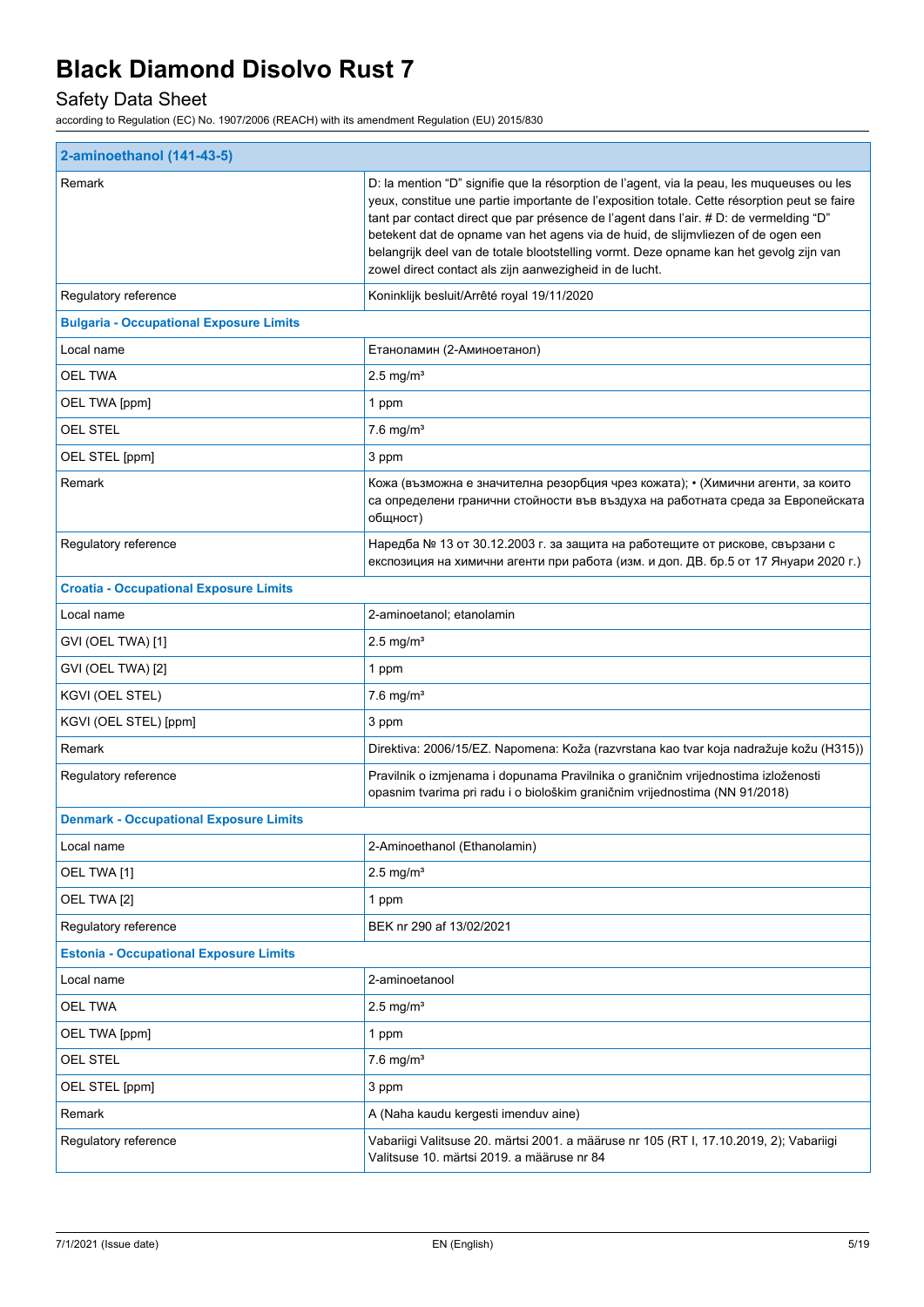## Safety Data Sheet

| 2-aminoethanol (141-43-5)                                |                                                                                                                                             |
|----------------------------------------------------------|---------------------------------------------------------------------------------------------------------------------------------------------|
| <b>Finland - Occupational Exposure Limits</b>            |                                                                                                                                             |
| Local name                                               | 2-Aminoetanoli                                                                                                                              |
| HTP (OEL TWA) [1]                                        | $2.5$ mg/m <sup>3</sup>                                                                                                                     |
| HTP (OEL TWA) [2]                                        | 1 ppm                                                                                                                                       |
| HTP (OEL STEL)                                           | $7.6$ mg/m <sup>3</sup>                                                                                                                     |
| HTP (OEL STEL) [ppm]                                     | 3 ppm                                                                                                                                       |
| Regulatory reference                                     | HTP-ARVOT 2020 (Sosiaali- ja terveysministeriö)                                                                                             |
| <b>France - Occupational Exposure Limits</b>             |                                                                                                                                             |
| Local name                                               | Ethanolamine (2-Aminoéthanol)                                                                                                               |
| VME (OEL TWA)                                            | $2.5$ mg/m <sup>3</sup>                                                                                                                     |
| VME (OEL TWA) [ppm]                                      | 1 ppm                                                                                                                                       |
| VLE (OEL Ceiling/STEL)                                   | $7.6$ mg/m <sup>3</sup>                                                                                                                     |
| VLE (OEL Ceiling/STEL) [ppm]                             | 3 ppm                                                                                                                                       |
| Remark                                                   | Valeurs règlementaires contraignantes; risque de pénétration percutanée                                                                     |
| Regulatory reference                                     | Article R4412-149 du Code du travail (réf.: INRS ED 984, 2016; Décret n° 2019-1487)                                                         |
| <b>Germany - Occupational Exposure Limits (TRGS 900)</b> |                                                                                                                                             |
| Local name                                               | 2-Amino-ethanol                                                                                                                             |
| AGW (OEL TWA) [1]                                        | $0.5$ mg/m <sup>3</sup>                                                                                                                     |
| AGW (OEL TWA) [2]                                        | $0.2$ ppm                                                                                                                                   |
| Peak exposure limitation factor                          | 1(1)                                                                                                                                        |
| Remark                                                   | DFG;EU;Y;Sh;H;11                                                                                                                            |
| Regulatory reference                                     | TRGS900                                                                                                                                     |
| <b>Gibraltar - Occupational Exposure Limits</b>          |                                                                                                                                             |
| Local name                                               | 2-Aminoethanol                                                                                                                              |
| <b>OEL TWA</b>                                           | $2.5$ mg/m <sup>3</sup>                                                                                                                     |
| OEL TWA [ppm]                                            | 1 ppm                                                                                                                                       |
| <b>OEL STEL</b>                                          | $7.6$ mg/m <sup>3</sup>                                                                                                                     |
| OEL STEL [ppm]                                           | 3 ppm                                                                                                                                       |
| Remark                                                   | Skin                                                                                                                                        |
| Regulatory reference                                     | Factories (Control of Chemical Agents at Work) Regulations 2003 (LN. 2018/181)                                                              |
| <b>Greece - Occupational Exposure Limits</b>             |                                                                                                                                             |
| Local name                                               | Αιθανολαμίνη (2-αμινοαιθανόλη)                                                                                                              |
| <b>OEL TWA</b>                                           | $2.5$ mg/m <sup>3</sup>                                                                                                                     |
| OEL TWA [ppm]                                            | 1 ppm                                                                                                                                       |
| <b>OEL STEL</b>                                          | $7.6$ mg/m <sup>3</sup>                                                                                                                     |
| OEL STEL [ppm]                                           | 3 ppm                                                                                                                                       |
| Remark                                                   | Η ένδειξη «δέρμα» στις οριακές τιμές επαγγελματικής έκθεσης επισημαίνει το ενδεχόμενο<br>σημαντικής διείσδυσης μέσω του δέρματος.           |
| Regulatory reference                                     | Π.Δ. 162/2007 - Προστασία της υγείας των εργαζομένων που εκτίθενται σε ορισμένους<br>χημικούς παράγοντες κατά τη διάρκεια της εργασίας τους |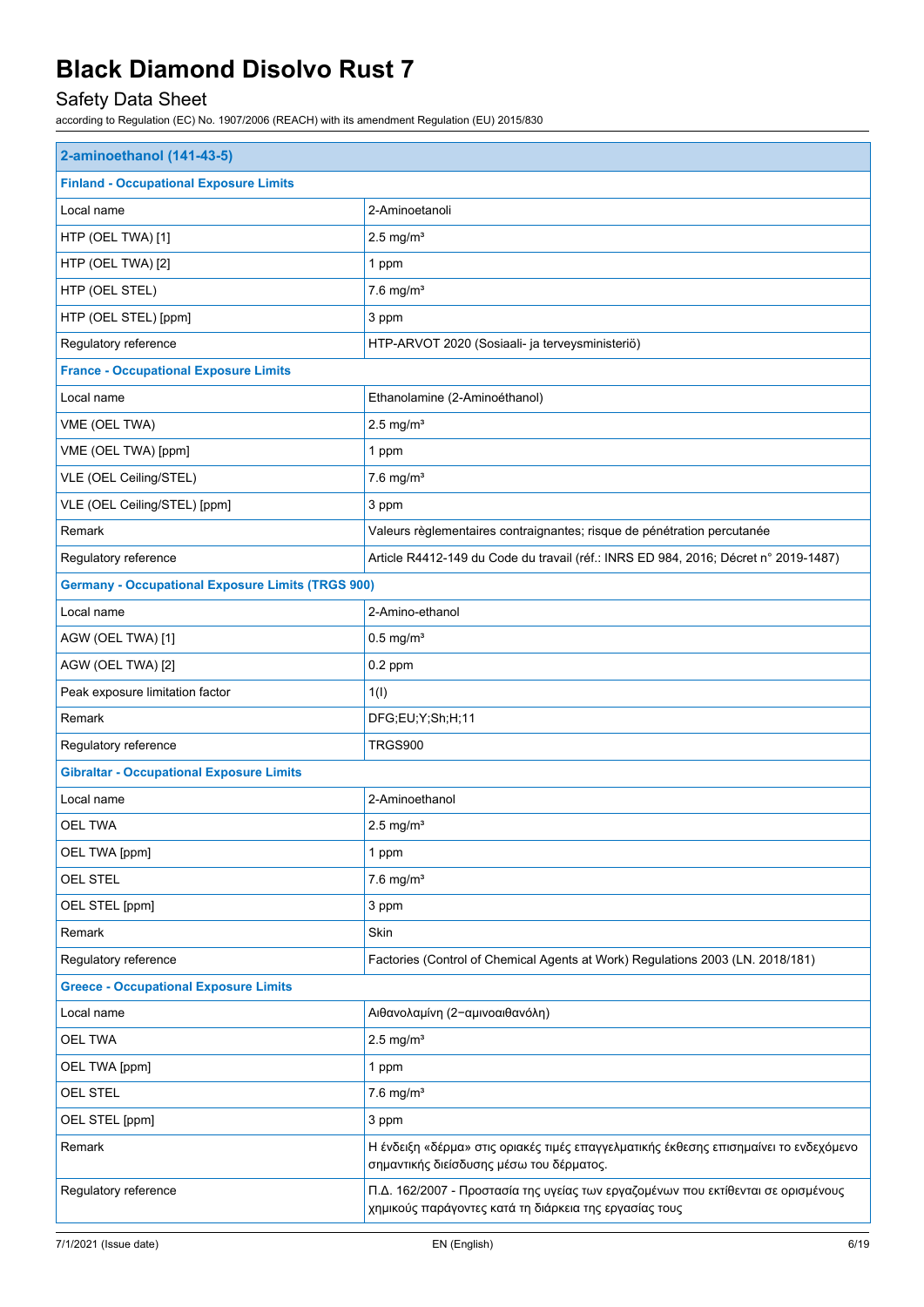## Safety Data Sheet

| 2-aminoethanol (141-43-5)                        |                                                                                                                                                                        |  |
|--------------------------------------------------|------------------------------------------------------------------------------------------------------------------------------------------------------------------------|--|
| <b>Hungary - Occupational Exposure Limits</b>    |                                                                                                                                                                        |  |
| Local name                                       | 2-AMINOETANOL                                                                                                                                                          |  |
| AK (OEL TWA)                                     | $2.5$ mg/m <sup>3</sup>                                                                                                                                                |  |
| CK (OEL STEL)                                    | $7.6$ mg/m <sup>3</sup>                                                                                                                                                |  |
| Regulatory reference                             | 5/2020. (II. 6.) ITM rendelet - A kémiai kóroki tényezők hatásának kitett munkavállalók<br>egészségének és biztonságának védelméről                                    |  |
| <b>Italy - Occupational Exposure Limits</b>      |                                                                                                                                                                        |  |
| Local name                                       | 2-Amminoetanolo                                                                                                                                                        |  |
| <b>OEL TWA</b>                                   | $2.5$ mg/m <sup>3</sup>                                                                                                                                                |  |
| OEL TWA [ppm]                                    | 1 ppm                                                                                                                                                                  |  |
| OEL STEL                                         | $7.6$ mg/m <sup>3</sup>                                                                                                                                                |  |
| OEL STEL [ppm]                                   | 3 ppm                                                                                                                                                                  |  |
| Remark                                           | Cute                                                                                                                                                                   |  |
| Regulatory reference                             | Allegato XXXVIII del D.Lgs. 9 aprile 2008, n. 81 e s.m.i.                                                                                                              |  |
| <b>Latvia - Occupational Exposure Limits</b>     |                                                                                                                                                                        |  |
| Local name                                       | 2-Aminoetanols (monoetanolamīns)                                                                                                                                       |  |
| OEL TWA                                          | $0.5$ mg/m <sup>3</sup>                                                                                                                                                |  |
| OEL TWA [ppm]                                    | $0.2$ ppm                                                                                                                                                              |  |
| OEL STEL                                         | $7.6$ mg/m <sup>3</sup>                                                                                                                                                |  |
| OEL STEL [ppm]                                   | 3 ppm                                                                                                                                                                  |  |
| Remark                                           | Āda                                                                                                                                                                    |  |
| Regulatory reference                             | Ministru kabineta 2007. gada 15. maija noteikumiem Nr. 325                                                                                                             |  |
| <b>Lithuania - Occupational Exposure Limits</b>  |                                                                                                                                                                        |  |
| Local name                                       | 2-aminoetanolis (etanolaminas)                                                                                                                                         |  |
| IPRV (OEL TWA)                                   | $2.5$ mg/m <sup>3</sup>                                                                                                                                                |  |
| IPRV (OEL TWA) [ppm]                             | 1 ppm                                                                                                                                                                  |  |
| TPRV (OEL STEL)                                  | $7.6$ mg/m <sup>3</sup>                                                                                                                                                |  |
| TPRV (OEL STEL) [ppm]                            | 3 ppm                                                                                                                                                                  |  |
| Regulatory reference                             | LIETUVOS HIGIENOS NORMA HN 23:2011 (Nr. V-695/A1-272, 2018-06-12)                                                                                                      |  |
| <b>Luxembourg - Occupational Exposure Limits</b> |                                                                                                                                                                        |  |
| Local name                                       | 2-aminoéthanol                                                                                                                                                         |  |
| <b>OEL TWA</b>                                   | $2.5$ mg/m <sup>3</sup>                                                                                                                                                |  |
| OEL TWA [ppm]                                    | 1 ppm                                                                                                                                                                  |  |
| OEL STEL                                         | $7.6$ mg/m <sup>3</sup>                                                                                                                                                |  |
| OEL STEL [ppm]                                   | 3 ppm                                                                                                                                                                  |  |
| Remark                                           | Peau                                                                                                                                                                   |  |
| Regulatory reference                             | Mémorial A Nº 684 de 2018 concernant la protection de la sécurité et de la santé des<br>salariés contre les risques liés à des agents chimiques sur le lieu de travail |  |
| <b>Malta - Occupational Exposure Limits</b>      |                                                                                                                                                                        |  |
| Local name                                       | 2-Aminoethanol                                                                                                                                                         |  |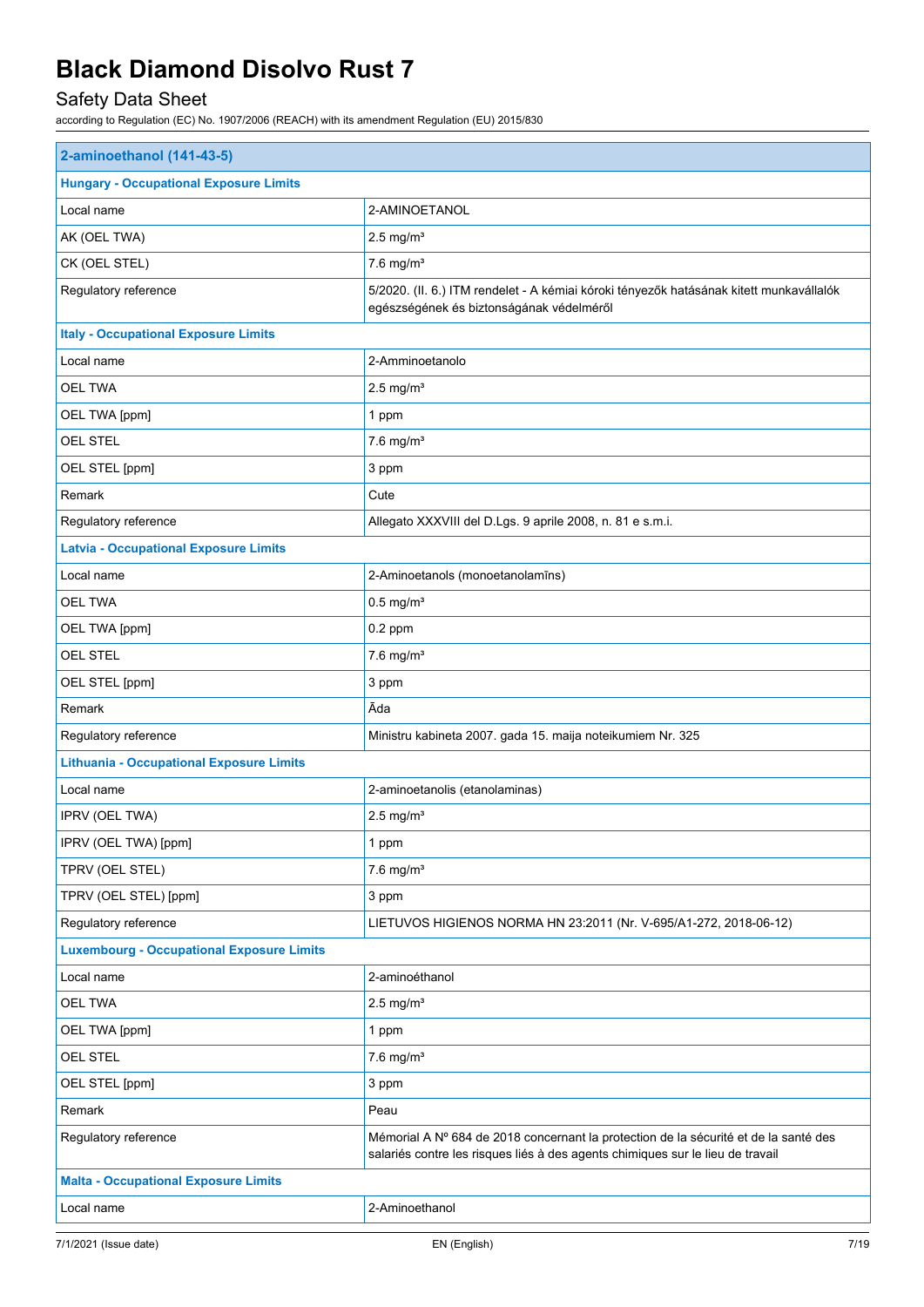## Safety Data Sheet

| 2-aminoethanol (141-43-5)                         |                                                                                                                                                                                                                                                                                                                                                              |  |
|---------------------------------------------------|--------------------------------------------------------------------------------------------------------------------------------------------------------------------------------------------------------------------------------------------------------------------------------------------------------------------------------------------------------------|--|
| <b>OEL TWA</b>                                    | $2.5$ mg/m <sup>3</sup>                                                                                                                                                                                                                                                                                                                                      |  |
| OEL TWA [ppm]                                     | 1 ppm                                                                                                                                                                                                                                                                                                                                                        |  |
| OEL STEL                                          | $7.6$ mg/m <sup>3</sup>                                                                                                                                                                                                                                                                                                                                      |  |
| OEL STEL [ppm]                                    | 3 ppm                                                                                                                                                                                                                                                                                                                                                        |  |
| Remark                                            | Skin # Gilda                                                                                                                                                                                                                                                                                                                                                 |  |
| Regulatory reference                              | S.L.424.24 - Chemical Agents at Work Regulations (L.N.57 of 2018)                                                                                                                                                                                                                                                                                            |  |
| <b>Netherlands - Occupational Exposure Limits</b> |                                                                                                                                                                                                                                                                                                                                                              |  |
| Local name                                        | 2-Aminoethanol                                                                                                                                                                                                                                                                                                                                               |  |
| MAC-TGG (OEL TWA)                                 | $2.5$ mg/m <sup>3</sup>                                                                                                                                                                                                                                                                                                                                      |  |
| MAC-15 (OEL STEL)                                 | $7.6$ mg/m <sup>3</sup>                                                                                                                                                                                                                                                                                                                                      |  |
| Remark                                            | H (Huidopname) Stoffen die relatief gemakkelijk door de huid kunnen worden opgenomen,<br>hetgeen een substantiële bijdrage kan betekenen aan de totale inwendige blootstelling,<br>hebben in de lijst een H-aanduiding. Bij deze stoffen moeten naast maatregelen tegen<br>inademing ook adequate maatregelen ter voorkoming van huidcontact worden genomen. |  |
| Regulatory reference                              | Arbeidsomstandighedenregeling 2021                                                                                                                                                                                                                                                                                                                           |  |
| <b>Poland - Occupational Exposure Limits</b>      |                                                                                                                                                                                                                                                                                                                                                              |  |
| Local name                                        | 2-Aminoetanol                                                                                                                                                                                                                                                                                                                                                |  |
| NDS (OEL TWA)                                     | $2.5$ mg/m <sup>3</sup>                                                                                                                                                                                                                                                                                                                                      |  |
| NDSCh (OEL STEL)                                  | $7.5$ mg/m <sup>3</sup>                                                                                                                                                                                                                                                                                                                                      |  |
| Regulatory reference                              | Dz. U. 2018 poz. 1286                                                                                                                                                                                                                                                                                                                                        |  |
| <b>Portugal - Occupational Exposure Limits</b>    |                                                                                                                                                                                                                                                                                                                                                              |  |
| Local name                                        | Etanolamina (2-Aminoetanol)                                                                                                                                                                                                                                                                                                                                  |  |
| OEL TWA [ppm]                                     | 3 ppm                                                                                                                                                                                                                                                                                                                                                        |  |
| OEL STEL [ppm]                                    | 6 ppm                                                                                                                                                                                                                                                                                                                                                        |  |
| Regulatory reference                              | Norma Portuguesa NP 1796:2014                                                                                                                                                                                                                                                                                                                                |  |
| <b>Romania - Occupational Exposure Limits</b>     |                                                                                                                                                                                                                                                                                                                                                              |  |
| Local name                                        | 2-aminoetanol/Etanolamină                                                                                                                                                                                                                                                                                                                                    |  |
| <b>OEL TWA</b>                                    | $2.5$ mg/m <sup>3</sup>                                                                                                                                                                                                                                                                                                                                      |  |
| OEL TWA [ppm]                                     | 1 ppm                                                                                                                                                                                                                                                                                                                                                        |  |
| OEL STEL                                          | $7.6$ mg/m <sup>3</sup>                                                                                                                                                                                                                                                                                                                                      |  |
| OEL STEL [ppm]                                    | 3 ppm                                                                                                                                                                                                                                                                                                                                                        |  |
| Remark                                            | P - posibilitatea unei penetrări cutanate importante                                                                                                                                                                                                                                                                                                         |  |
| Regulatory reference                              | Hotărârea Guvernului nr. 1.218/2006 (Hotărârea nr. 53/2021)                                                                                                                                                                                                                                                                                                  |  |
| <b>Serbia - Occupational Exposure Limits</b>      |                                                                                                                                                                                                                                                                                                                                                              |  |
| Local name                                        | 2-аминоетанол; етаноламин                                                                                                                                                                                                                                                                                                                                    |  |
| <b>OEL TWA</b>                                    | $3$ mg/m <sup>3</sup>                                                                                                                                                                                                                                                                                                                                        |  |
| OEL TWA [ppm]                                     | 1 ppm                                                                                                                                                                                                                                                                                                                                                        |  |
| OEL STEL                                          | $8 \text{ mg/m}^3$                                                                                                                                                                                                                                                                                                                                           |  |
| OEL STEL [ppm]                                    | 3 ppm                                                                                                                                                                                                                                                                                                                                                        |  |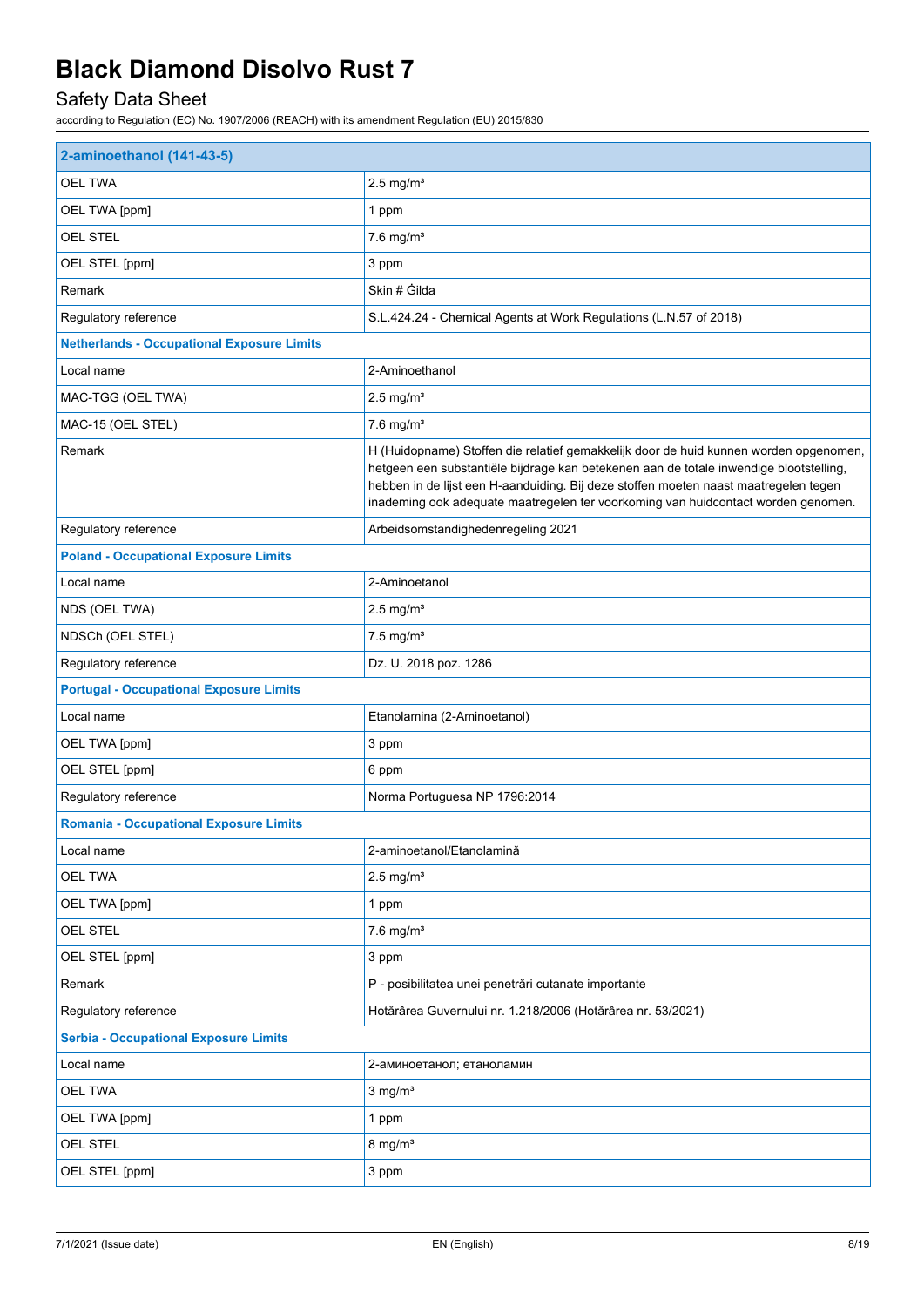## Safety Data Sheet

| 2-aminoethanol (141-43-5)                            |                                                                                                                                                                                                                                                                                                                                                                                                                                                                           |  |
|------------------------------------------------------|---------------------------------------------------------------------------------------------------------------------------------------------------------------------------------------------------------------------------------------------------------------------------------------------------------------------------------------------------------------------------------------------------------------------------------------------------------------------------|--|
| Remark                                               | EU** - напомена да се ради о хемијским материјама за које су утврђене индикативне<br>граничне вредности изложености према Директиви 2006/15/ЕЗ (друга листа); К -<br>напомена да хемијска материја може штетно деловати на кожу                                                                                                                                                                                                                                           |  |
| Regulatory reference                                 | ПРАВИЛНИК о превентивним мерама за безбедан и здрав рад при излагању<br>хемијским материјама ("Службени гласник РС", бр. 106/09 и 117/17)                                                                                                                                                                                                                                                                                                                                 |  |
| <b>Slovakia - Occupational Exposure Limits</b>       |                                                                                                                                                                                                                                                                                                                                                                                                                                                                           |  |
| Local name                                           | 2-Aminoetanol                                                                                                                                                                                                                                                                                                                                                                                                                                                             |  |
| NPHV (OEL TWA) [1]                                   | $2.5$ mg/m <sup>3</sup>                                                                                                                                                                                                                                                                                                                                                                                                                                                   |  |
| NPHV (OEL TWA) [2]                                   | 1 ppm                                                                                                                                                                                                                                                                                                                                                                                                                                                                     |  |
| NPHV (OEL STEL)                                      | $7.6$ mg/m <sup>3</sup>                                                                                                                                                                                                                                                                                                                                                                                                                                                   |  |
| NPHV (OEL STEL) [ppm]                                | 3 ppm                                                                                                                                                                                                                                                                                                                                                                                                                                                                     |  |
| Regulatory reference                                 | Nariadenie vlády č. 355/2006 Z. z. (236/2020 Z. z.)                                                                                                                                                                                                                                                                                                                                                                                                                       |  |
| <b>Slovenia - Occupational Exposure Limits</b>       |                                                                                                                                                                                                                                                                                                                                                                                                                                                                           |  |
| Local name                                           | 2-aminoetanol (etanolamin)                                                                                                                                                                                                                                                                                                                                                                                                                                                |  |
| OEL TWA                                              | $2.5 \text{ mg/m}^3$                                                                                                                                                                                                                                                                                                                                                                                                                                                      |  |
| OEL TWA [ppm]                                        | 1 ppm                                                                                                                                                                                                                                                                                                                                                                                                                                                                     |  |
| <b>OEL STEL</b>                                      | $7.6$ mg/m <sup>3</sup>                                                                                                                                                                                                                                                                                                                                                                                                                                                   |  |
| OEL STEL [ppm]                                       | 3 ppm                                                                                                                                                                                                                                                                                                                                                                                                                                                                     |  |
| Remark                                               | K (Lastnost lažjega prehajanja snovi v organizem skozi kožo), Y (Snovi, pri katerih ni<br>nevarnosti za zarodek ob upoštevanju mejnih vrednosti in bat vrednosti), EU                                                                                                                                                                                                                                                                                                     |  |
| Regulatory reference                                 | Uradni list RS, št. 78/2019 z dne 20.12.2019                                                                                                                                                                                                                                                                                                                                                                                                                              |  |
| <b>Spain - Occupational Exposure Limits</b>          |                                                                                                                                                                                                                                                                                                                                                                                                                                                                           |  |
| Local name                                           | 2-Aminoetanol (Etanolamina)                                                                                                                                                                                                                                                                                                                                                                                                                                               |  |
| VLA-ED (OEL TWA) [1]                                 | $2.5 \text{ mg/m}^3$                                                                                                                                                                                                                                                                                                                                                                                                                                                      |  |
| VLA-ED (OEL TWA) [2]                                 | 1 ppm                                                                                                                                                                                                                                                                                                                                                                                                                                                                     |  |
| VLA-EC (OEL STEL)                                    | $7.5$ mg/m <sup>3</sup>                                                                                                                                                                                                                                                                                                                                                                                                                                                   |  |
| VLA-EC (OEL STEL) [ppm]                              | 3 ppm                                                                                                                                                                                                                                                                                                                                                                                                                                                                     |  |
| Remark                                               | Vía dérmica (Indica que, en las exposiciones a esta sustancia, la aportación por la vía<br>cutánea puede resultar significativa para el contenido corporal total si no se adoptan<br>medidas para prevenir la absorción. En estas situaciones, es aconsejable la utilización del<br>control biológico para poder cuantificar la cantidad global absorbida del contaminante),<br>VLI (Agente químico para el que la U.E. estableció en su día un valor límite indicativo). |  |
| Regulatory reference                                 | Límites de Exposición Profesional para Agentes Químicos en España 2019. INSHT                                                                                                                                                                                                                                                                                                                                                                                             |  |
| <b>Sweden - Occupational Exposure Limits</b>         |                                                                                                                                                                                                                                                                                                                                                                                                                                                                           |  |
| Local name                                           | Etanolamin                                                                                                                                                                                                                                                                                                                                                                                                                                                                |  |
| NGV (OEL TWA)                                        | $2.5 \text{ mg/m}^3$                                                                                                                                                                                                                                                                                                                                                                                                                                                      |  |
| NGV (OEL TWA) [ppm]                                  | 1 ppm                                                                                                                                                                                                                                                                                                                                                                                                                                                                     |  |
| KTV (OEL STEL)                                       | $7.5$ mg/m <sup>3</sup>                                                                                                                                                                                                                                                                                                                                                                                                                                                   |  |
| KTV (OEL STEL) [ppm]                                 | 3 ppm                                                                                                                                                                                                                                                                                                                                                                                                                                                                     |  |
| Regulatory reference                                 | Hygieniska gränsvärden (AFS 2018:1)                                                                                                                                                                                                                                                                                                                                                                                                                                       |  |
| <b>United Kingdom - Occupational Exposure Limits</b> |                                                                                                                                                                                                                                                                                                                                                                                                                                                                           |  |
| Local name                                           | 2-Aminoethanol                                                                                                                                                                                                                                                                                                                                                                                                                                                            |  |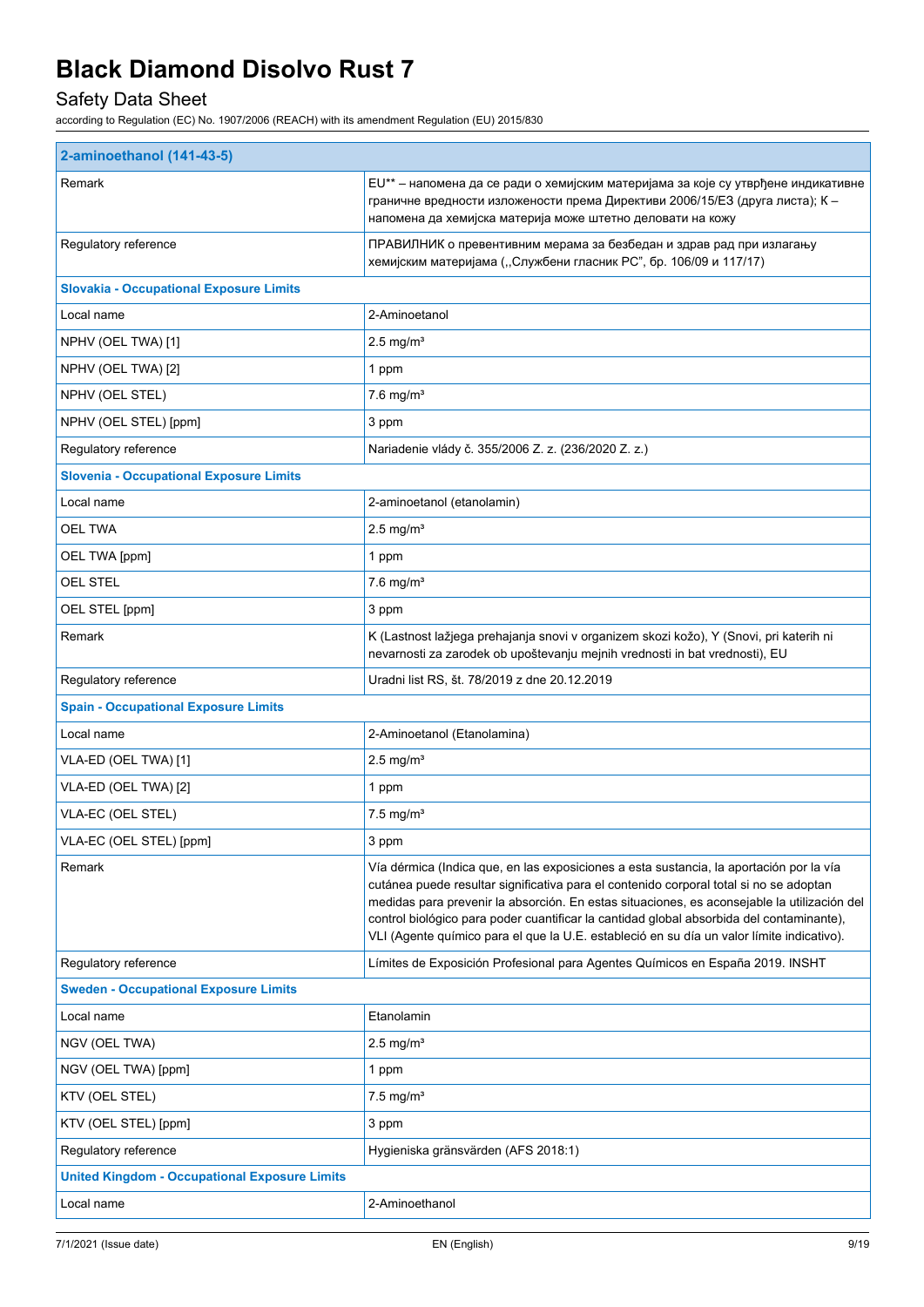### Safety Data Sheet

according to Regulation (EC) No. 1907/2006 (REACH) with its amendment Regulation (EU) 2015/830

| 2-aminoethanol (141-43-5)                         |                                                                                                                                                                |  |
|---------------------------------------------------|----------------------------------------------------------------------------------------------------------------------------------------------------------------|--|
| WEL TWA [1]                                       | $2.5$ mg/m <sup>3</sup>                                                                                                                                        |  |
| WEL TWA [2]                                       | 1 ppm                                                                                                                                                          |  |
| <b>WEL STEL</b>                                   | $7.6$ mg/m <sup>3</sup>                                                                                                                                        |  |
| WEL STEL [ppm]                                    | 3 ppm                                                                                                                                                          |  |
| Remark                                            | Sk (Can be absorbed through the skin. The assigned substances are those for which there<br>are concerns that dermal absorption will lead to systemic toxicity) |  |
| Regulatory reference                              | EH40/2005 (Fourth edition, 2020). HSE                                                                                                                          |  |
| <b>Iceland - Occupational Exposure Limits</b>     |                                                                                                                                                                |  |
| Local name                                        | Etanólamín (2-amínóetanól)                                                                                                                                     |  |
| <b>OEL TWA</b>                                    | $2.5$ mg/m <sup>3</sup>                                                                                                                                        |  |
| OEL TWA [ppm]                                     | 1 ppm                                                                                                                                                          |  |
| <b>OEL STEL</b>                                   | $7.6$ mg/m <sup>3</sup>                                                                                                                                        |  |
| OEL STEL [ppm]                                    | 3 ppm                                                                                                                                                          |  |
| Remark                                            | H (efnið getur auðveldlega borist inn í líkamann gegnum húð)                                                                                                   |  |
| Regulatory reference                              | Reglugerð um mengunarmörk og aðgerðir til að draga úr mengun á vinnustöðum (Nr.<br>390/2009)                                                                   |  |
| <b>Norway - Occupational Exposure Limits</b>      |                                                                                                                                                                |  |
| Local name                                        | 2-aminoetanol (Etanolamin)                                                                                                                                     |  |
| Grenseverdi (OEL TWA) [1]                         | $2.5$ mg/m <sup>3</sup>                                                                                                                                        |  |
| Grenseverdi (OEL TWA) [2]                         | 1 ppm                                                                                                                                                          |  |
| Regulatory reference                              | FOR-2020-04-06-695                                                                                                                                             |  |
| <b>Switzerland - Occupational Exposure Limits</b> |                                                                                                                                                                |  |
| Local name                                        | 2-Aminoéthanol / 2-Aminoethanol [Ethanolamin]                                                                                                                  |  |
| MAK (OEL TWA) [1]                                 | $5 \text{ mg/m}^3$                                                                                                                                             |  |
| MAK (OEL TWA) [2]                                 | 2 ppm                                                                                                                                                          |  |
| KZGW (OEL STEL)                                   | $10 \text{ mg/m}^3$                                                                                                                                            |  |
| KZGW (OEL STEL) [ppm]                             | 4 ppm                                                                                                                                                          |  |
| Critical toxicity                                 | Peau, Fatigue, Yeux / Haut, Fatigue, Auge                                                                                                                      |  |
| Notation                                          | S/S                                                                                                                                                            |  |
| Remark                                            | <b>NIOSH</b>                                                                                                                                                   |  |
| Regulatory reference                              | www.suva.ch, 01.01.2021                                                                                                                                        |  |

#### **8.1.2. Recommended monitoring procedures**

No additional information available

#### **8.1.3. Air contaminants formed**

No additional information available

#### **8.1.4. DNEL and PNEC**

No additional information available

#### **8.1.5. Control banding**

No additional information available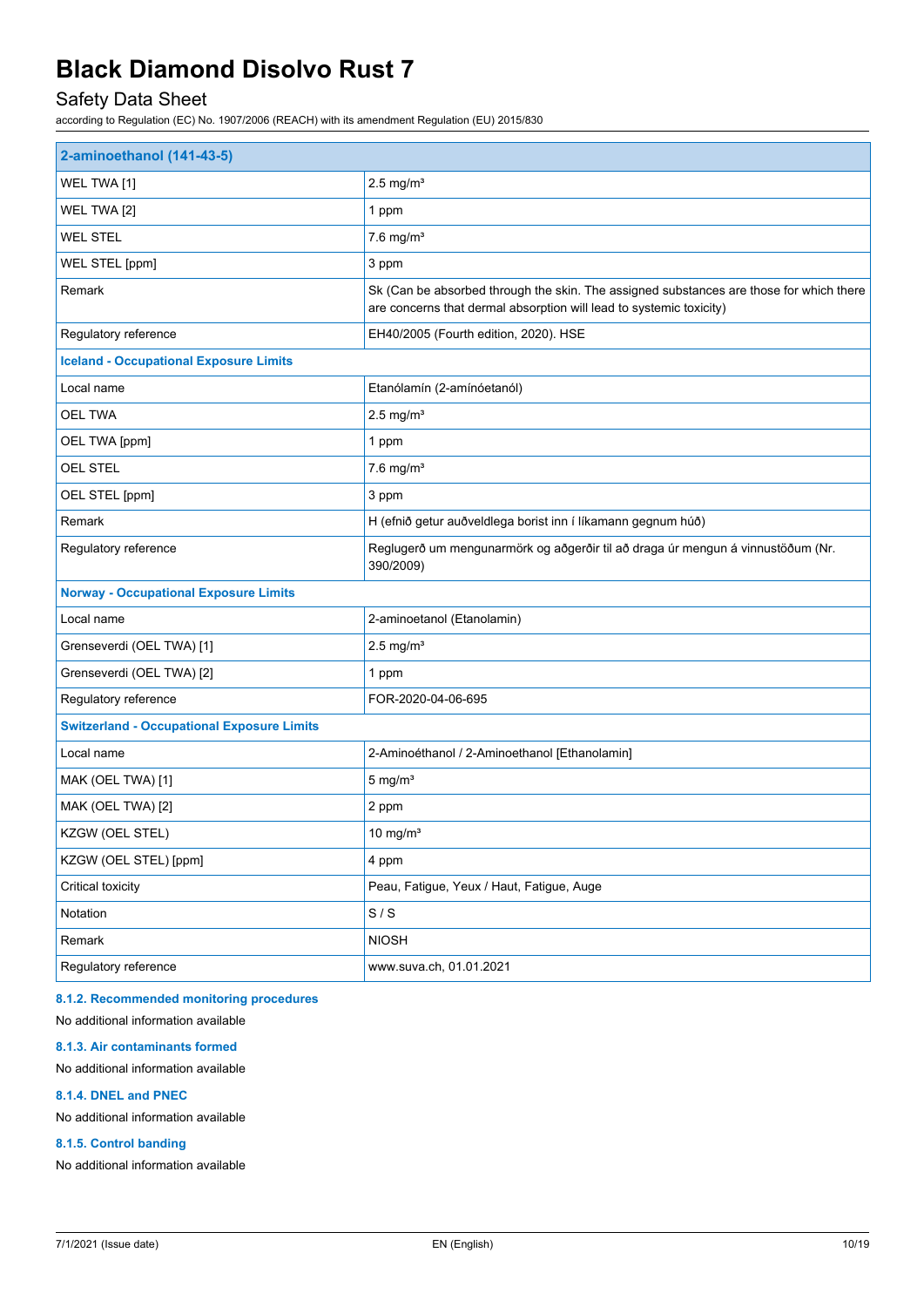#### Safety Data Sheet

according to Regulation (EC) No. 1907/2006 (REACH) with its amendment Regulation (EU) 2015/830

#### **8.2. Exposure controls**

#### **8.2.1. Appropriate engineering controls**

#### **Appropriate engineering controls:**

Ensure good ventilation of the work station.

#### **8.2.2. Personal protection equipment**

**Personal protective equipment symbol(s):**



#### **8.2.2.1. Eye and face protection**

**Eye protection:** Safety glasses

#### **8.2.2.2. Skin protection**

**Skin and body protection:** Wear suitable protective clothing

**Hand protection:** Protective gloves

#### **8.2.2.3. Respiratory protection**

**Respiratory protection:** In case of insufficient ventilation, wear suitable respiratory equipment

#### **8.2.2.4. Thermal hazards**

No additional information available

#### **8.2.3. Environmental exposure controls**

#### **Environmental exposure controls:**

Avoid release to the environment.

#### **SECTION 9: Physical and chemical properties**

#### **9.1. Information on basic physical and chemical properties**

| Physical state                                  | : Liquid          |
|-------------------------------------------------|-------------------|
| Colour                                          | No data available |
| Odour                                           | No data available |
| Odour threshold                                 | No data available |
| рH                                              | No data available |
| Relative evaporation rate (butylacetate=1)      | No data available |
| Melting point                                   | Not applicable    |
| Freezing point                                  | No data available |
| Boiling point                                   | No data available |
| Flash point                                     | No data available |
| Auto-ignition temperature                       | No data available |
| Decomposition temperature                       | No data available |
| Flammability (solid, gas)                       | Not applicable    |
| Vapour pressure                                 | No data available |
| Relative vapour density at 20 °C                | No data available |
| Relative density                                | No data available |
| Solubility                                      | No data available |
| Partition coefficient n-octanol/water (Log Pow) | No data available |
| Viscosity, kinematic                            | No data available |
| Viscosity, dynamic                              | No data available |
| <b>Explosive properties</b>                     | No data available |
| Oxidising properties                            | No data available |
|                                                 |                   |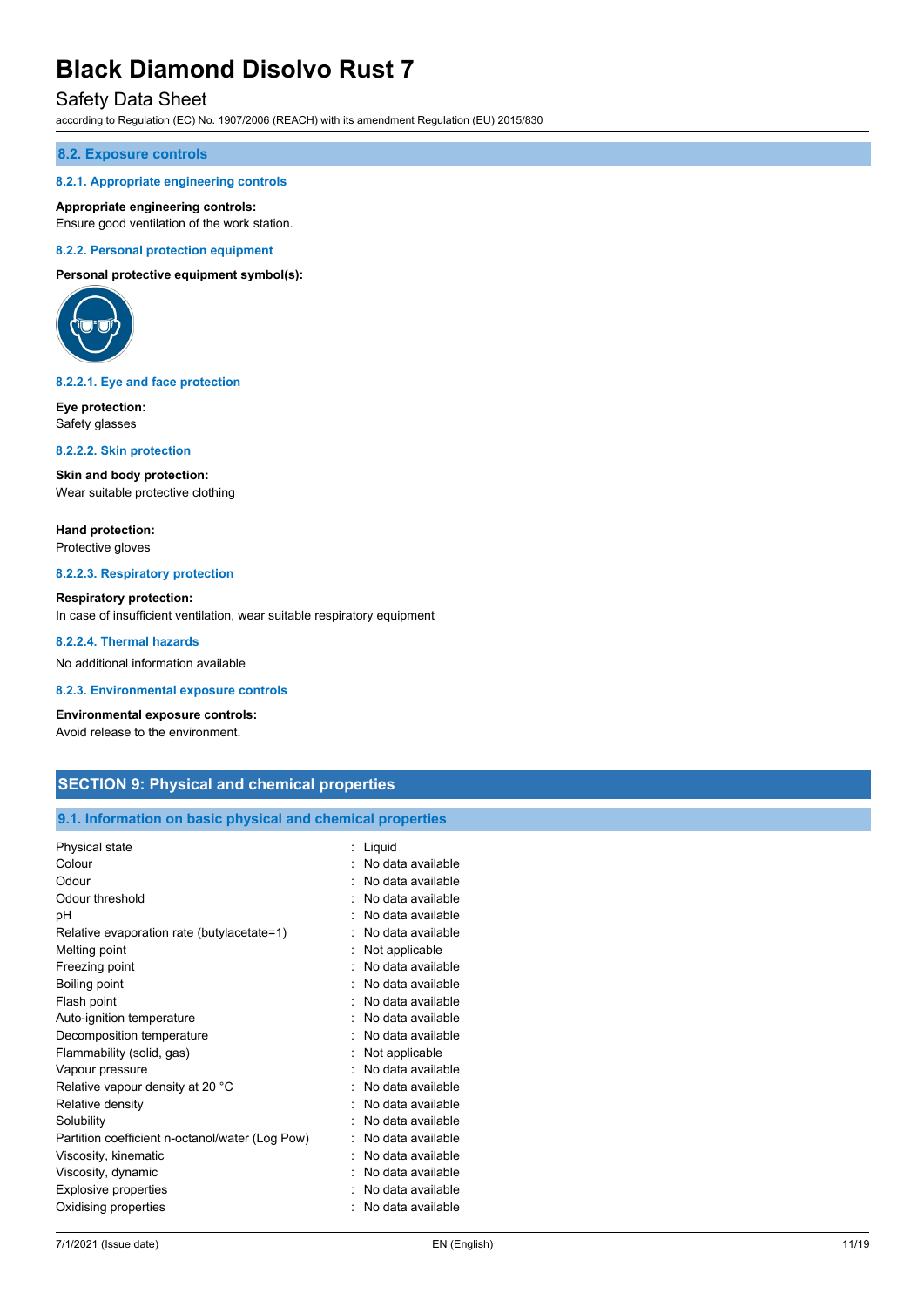### Safety Data Sheet

according to Regulation (EC) No. 1907/2006 (REACH) with its amendment Regulation (EU) 2015/830

| Explosive limits                     | : No data available |
|--------------------------------------|---------------------|
| 9.2. Other information               |                     |
| No additional information available  |                     |
| SECTION 10: Stability and reactivity |                     |

#### **10.1. Reactivity**

The product is non-reactive under normal conditions of use, storage and transport.

**10.2. Chemical stability**

Stable under normal conditions.

**10.3. Possibility of hazardous reactions**

No dangerous reactions known under normal conditions of use.

**10.4. Conditions to avoid**

None under recommended storage and handling conditions (see section 7).

**10.5. Incompatible materials**

metals.

**10.6. Hazardous decomposition products**

Under normal conditions of storage and use, hazardous decomposition products should not be produced.

| <b>SECTION 11: Toxicological information</b>                                    |                                                                                                                                                                                                                                                        |  |
|---------------------------------------------------------------------------------|--------------------------------------------------------------------------------------------------------------------------------------------------------------------------------------------------------------------------------------------------------|--|
| 11.1 Information on toxicological effects                                       |                                                                                                                                                                                                                                                        |  |
| Acute toxicity (oral)<br>Acute toxicity (dermal)<br>Acute toxicity (inhalation) | Harmful if swallowed.<br>Not classified<br>Not classified                                                                                                                                                                                              |  |
| <b>Black Diamond Disolvo Rust 7</b>                                             |                                                                                                                                                                                                                                                        |  |
| ATE CLP (oral)                                                                  | 1860.119 mg/kg bodyweight                                                                                                                                                                                                                              |  |
| <b>Benzoic acid (65-85-0)</b>                                                   |                                                                                                                                                                                                                                                        |  |
| LD50 oral                                                                       | 2250 mg/kg bodyweight Animal: mouse, Guideline: OECD Guideline 401 (Acute Oral<br>Toxicity), 95% CL: 1875 - 2700                                                                                                                                       |  |
| LD50 dermal rabbit                                                              | > 2000 mg/kg bodyweight Animal: rabbit                                                                                                                                                                                                                 |  |
| LC50 Inhalation - Rat                                                           | > 12.2 mg/l air Animal: rat                                                                                                                                                                                                                            |  |
| <b>ETIDRONIC ACID (2809-21-4)</b>                                               |                                                                                                                                                                                                                                                        |  |
| LD50 oral rat                                                                   | 3130 mg/kg bodyweight Animal: rat, 95% CL: 2660 - 3665                                                                                                                                                                                                 |  |
| LD50 dermal rabbit                                                              | > 10000 mg/kg bodyweight Animal: rabbit                                                                                                                                                                                                                |  |
| tetrasodium N,N-bis(carboxylatomethyl)-L-glutamate (51981-21-6)                 |                                                                                                                                                                                                                                                        |  |
| LD50 oral rat                                                                   | > 2000 mg/kg bodyweight Animal: rat, Guideline: EU Method B.1 bis (Acute Oral Toxicity -<br>Fixed Dose Procedure)                                                                                                                                      |  |
| LD50 dermal rat                                                                 | > 2000 mg/kg bodyweight Animal: rat, Guideline: OECD Guideline 402 (Acute Dermal<br>Toxicity), Guideline: EU Method B.3 (Acute Toxicity (Dermal)), Guideline: EPA OPPTS<br>870.1200 (Acute Dermal Toxicity), Guideline: other: JMAFF Guidelines (2000) |  |
| LC50 Inhalation - Rat                                                           | > 4.2 mg/l air Animal: rat, Guideline: OECD Guideline 403 (Acute Inhalation Toxicity)                                                                                                                                                                  |  |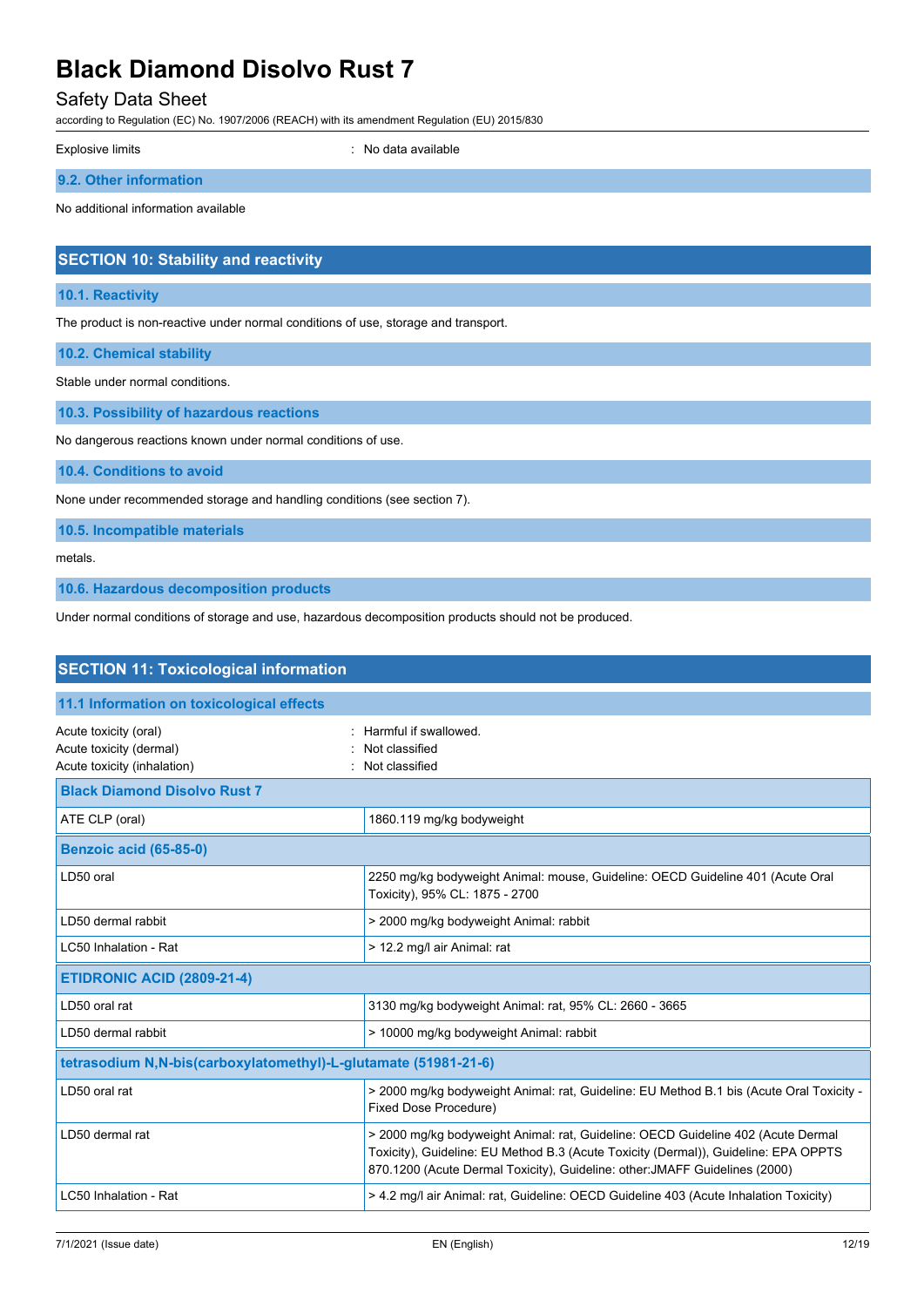## Safety Data Sheet

| Sodium capryliminodiproprionate (94441-92-6)                    |                                                                                                                                                                                                                                                                                                                                                                                                  |  |
|-----------------------------------------------------------------|--------------------------------------------------------------------------------------------------------------------------------------------------------------------------------------------------------------------------------------------------------------------------------------------------------------------------------------------------------------------------------------------------|--|
| LD50 oral rat                                                   | > 5000 mg/kg bodyweight Animal: rat, Guideline: OECD Guideline 401 (Acute Oral<br>Toxicity)                                                                                                                                                                                                                                                                                                      |  |
| LD50 dermal rat                                                 | > 2000 mg/kg bodyweight Animal: rat, Guideline: OECD Guideline 402 (Acute Dermal<br>Toxicity), Guideline: EU Method B.3 (Acute Toxicity (Dermal)), Guideline: EPA OPPTS<br>870.1200 (Acute Dermal Toxicity), Guideline: other: Japanese Ministry of Agriculture,<br>Forestry and Fisheries (JMAFF), 12 Nohsan, Notification No 8147, April 2011; including<br>the most recent partial revisions. |  |
| Skin corrosion/irritation                                       | Causes severe skin burns.                                                                                                                                                                                                                                                                                                                                                                        |  |
| Serious eye damage/irritation                                   | Causes serious eye damage.                                                                                                                                                                                                                                                                                                                                                                       |  |
| Respiratory or skin sensitisation                               | Not classified                                                                                                                                                                                                                                                                                                                                                                                   |  |
| Germ cell mutagenicity                                          | Not classified                                                                                                                                                                                                                                                                                                                                                                                   |  |
| Carcinogenicity                                                 | Not classified                                                                                                                                                                                                                                                                                                                                                                                   |  |
| Reproductive toxicity                                           | Not classified                                                                                                                                                                                                                                                                                                                                                                                   |  |
| STOT-single exposure                                            | May cause respiratory irritation.                                                                                                                                                                                                                                                                                                                                                                |  |
| STOT-repeated exposure                                          | May cause damage to organs through prolonged or repeated exposure.                                                                                                                                                                                                                                                                                                                               |  |
| <b>Benzoic acid (65-85-0)</b>                                   |                                                                                                                                                                                                                                                                                                                                                                                                  |  |
| LOAEL (dermal, rat/rabbit, 90 days)                             | > Animal: rabbit, Guideline: EPA OPP 82-2 (Repeated Dose Dermal Toxicity -21/28 Days)                                                                                                                                                                                                                                                                                                            |  |
| NOAEL (oral, rat, 90 days)                                      | 1000 mg/kg bodyweight Animal: rat                                                                                                                                                                                                                                                                                                                                                                |  |
| NOAEC (inhalation, rat, dust/mist/fume, 90 days)                | ≤ 0.025 mg/l air Animal: rat, Guideline: OECD Guideline 412 (Subacute Inhalation Toxicity:<br>28-Day Study)                                                                                                                                                                                                                                                                                      |  |
| STOT-repeated exposure                                          | Causes damage to organs through prolonged or repeated exposure.                                                                                                                                                                                                                                                                                                                                  |  |
| 2-aminoethanol (141-43-5)                                       |                                                                                                                                                                                                                                                                                                                                                                                                  |  |
| NOAEL (oral, rat, 90 days)                                      | 300 mg/kg bodyweight Animal: rat, Guideline: other:OECD Guideline 416 (Two-generation<br>reproduction toxicity study)                                                                                                                                                                                                                                                                            |  |
| tetrasodium N,N-bis(carboxylatomethyl)-L-glutamate (51981-21-6) |                                                                                                                                                                                                                                                                                                                                                                                                  |  |
| NOAEL (oral, rat, 90 days)                                      | 300 mg/kg bodyweight Animal: rat, Guideline: OECD Guideline 408 (Repeated Dose 90-<br>Day Oral Toxicity in Rodents), Guideline: EU Method B.26 (Sub-Chronic Oral Toxicity<br>Test: Repeated Dose 90-Day Oral Toxicity Study in Rodents), Guideline: EPA OPPTS<br>870.3100 (90-Day Oral Toxicity in Rodents), Guideline: other: Japanese MHLW (1121002),<br>METI (2), ME (031121002)              |  |
| Aspiration hazard                                               | : Not classified                                                                                                                                                                                                                                                                                                                                                                                 |  |

| <b>SECTION 12: Ecological information</b>                                              |                                                                                                                                                |
|----------------------------------------------------------------------------------------|------------------------------------------------------------------------------------------------------------------------------------------------|
| 12.1. Toxicity                                                                         |                                                                                                                                                |
| Ecology - general<br>Hazardous to the aquatic environment, short-term<br>(acute)       | : Harmful to aquatic life with long lasting effects.<br>: Not classified                                                                       |
| Hazardous to the aquatic environment, long-term<br>(chronic)<br>Not rapidly degradable | : Harmful to aquatic life with long lasting effects.                                                                                           |
| Benzoic acid (65-85-0)                                                                 |                                                                                                                                                |
| LC50 - Fish [1]                                                                        | 47.3 mg/l Test organisms (species): Oncorhynchus mykiss (previous name: Salmo<br>qairdneri)                                                    |
| LC50 - Fish [2]                                                                        | 44.6 mg/l Test organisms (species): Lepomis macrochirus                                                                                        |
| EC50 72h - Algae [1]                                                                   | > 33.1 mg/l Test organisms (species): Pseudokirchneriella subcapitata (previous names:<br>Raphidocelis subcapitata, Selenastrum capricornutum) |
| NOEC (chronic)                                                                         | $\geq$ 25 mg/l Test organisms (species): Daphnia magna Duration: '21 d'                                                                        |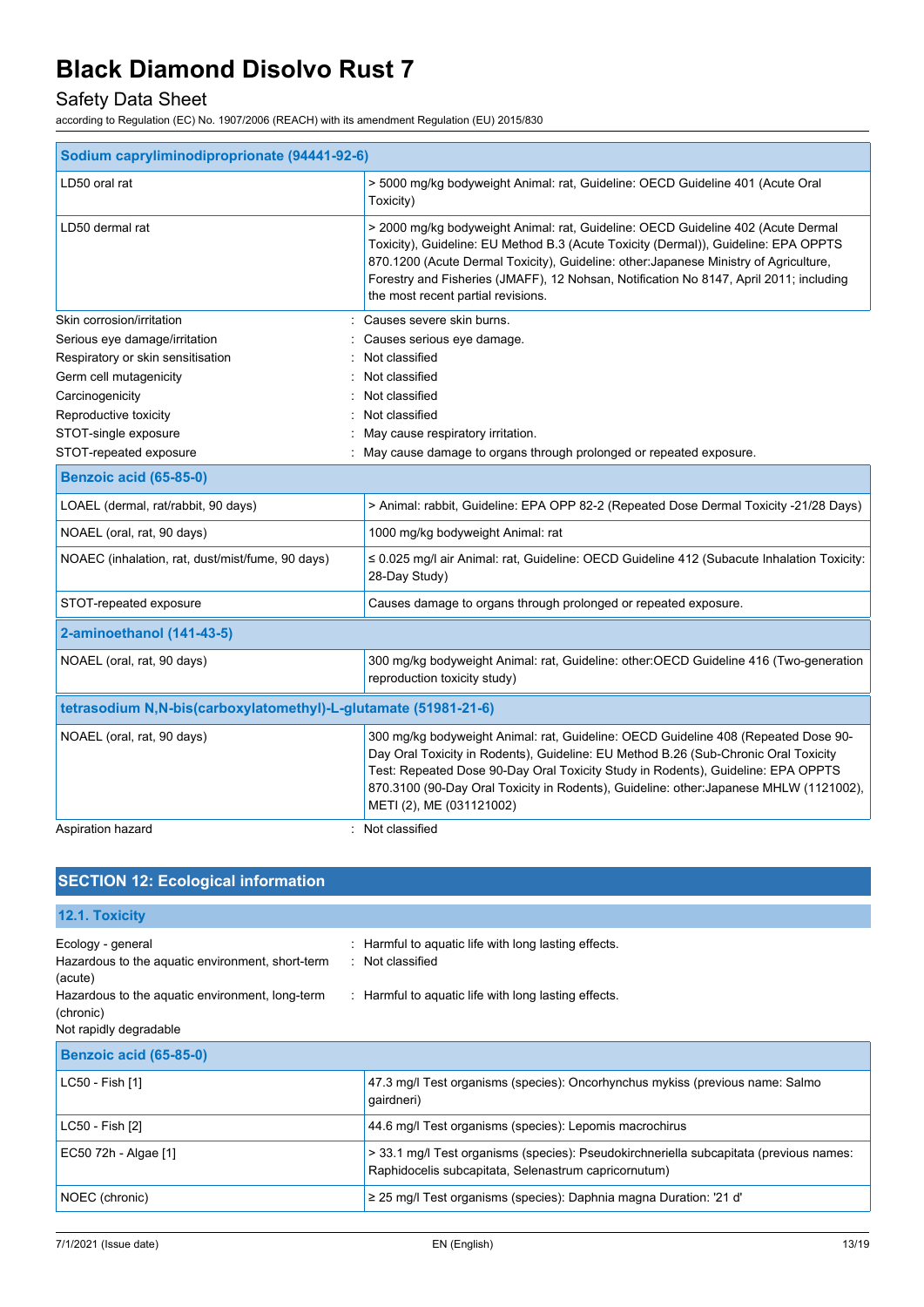### Safety Data Sheet

according to Regulation (EC) No. 1907/2006 (REACH) with its amendment Regulation (EU) 2015/830

| <b>Benzoic acid (65-85-0)</b>                                   |                                                                                                                                              |  |
|-----------------------------------------------------------------|----------------------------------------------------------------------------------------------------------------------------------------------|--|
| NOEC chronic fish                                               | > 120 mg/l Test organisms (species): Oncorhynchus mykiss (previous name: Salmo<br>gairdneri) Duration: '28 d'                                |  |
| 2-aminoethanol (141-43-5)                                       |                                                                                                                                              |  |
| LC50 - Fish [1]                                                 | 349 mg/l Test organisms (species): Cyprinus carpio                                                                                           |  |
| EC50 - Crustacea [1]                                            | 65 mg/l Test organisms (species): Daphnia magna                                                                                              |  |
| EC50 72h - Algae [1]                                            | 2.8 mg/l Test organisms (species): Pseudokirchneriella subcapitata (previous names:<br>Raphidocelis subcapitata, Selenastrum capricornutum)  |  |
| EC50 72h - Algae [2]                                            | 2.1 mg/l Test organisms (species): Pseudokirchneriella subcapitata (previous names:<br>Raphidocelis subcapitata, Selenastrum capricornutum)  |  |
| NOEC (chronic)                                                  | 0.85 mg/l Test organisms (species): Daphnia magna Duration: '21 d'                                                                           |  |
| NOEC chronic fish                                               | 1.24 mg/l Test organisms (species): Oryzias latipes Duration: '41 d'                                                                         |  |
| <b>ETIDRONIC ACID (2809-21-4)</b>                               |                                                                                                                                              |  |
| LC50 - Fish [1]                                                 | 195 mg/l Test organisms (species): Oncorhynchus mykiss (previous name: Salmo<br>gairdneri)                                                   |  |
| EC50 - Crustacea [1]                                            | 527 mg/l Test organisms (species): Daphnia magna                                                                                             |  |
| EC50 96h - Algae [1]                                            | 7.23 mg/l Test organisms (species): Pseudokirchneriella subcapitata (previous names:<br>Raphidocelis subcapitata, Selenastrum capricornutum) |  |
| EC50 96h - Algae [2]                                            | 3 mg/l Test organisms (species): Pseudokirchneriella subcapitata (previous names:<br>Raphidocelis subcapitata, Selenastrum capricornutum)    |  |
| NOEC (chronic)                                                  | 6.75 mg/l Test organisms (species): Daphnia magna Duration: '28 d'                                                                           |  |
| tetrasodium N,N-bis(carboxylatomethyl)-L-glutamate (51981-21-6) |                                                                                                                                              |  |
| LC50 - Fish [1]                                                 | > 100 mg/l Test organisms (species): Oncorhynchus mykiss (previous name: Salmo<br>gairdneri)                                                 |  |
| EC50 - Crustacea [1]                                            | > 100 mg/l Test organisms (species): Daphnia magna                                                                                           |  |
| LOEC (chronic)                                                  | > 265.7 mg/l Test organisms (species): Daphnia magna Duration: '21 d'                                                                        |  |
| NOEC (chronic)                                                  | ≥ 265.7 mg/l Test organisms (species): Daphnia magna Duration: '21 d'                                                                        |  |
| Sodium capryliminodiproprionate (94441-92-6)                    |                                                                                                                                              |  |
| LC50 - Fish [1]                                                 | > 100 mg/l Test organisms (species): Oncorhynchus mykiss (previous name: Salmo<br>gairdneri)                                                 |  |
| LC50 - Fish [2]                                                 | > 233 mg/l Test organisms (species): Oncorhynchus mykiss (previous name: Salmo<br>gairdneri)                                                 |  |
| EC50 - Crustacea [1]                                            | > 400 mg/l Test organisms (species): Daphnia magna                                                                                           |  |
| EC50 - Crustacea [2]                                            | > 1000 mg/l Test organisms (species): Daphnia magna                                                                                          |  |
| NOEC (chronic)                                                  | $\geq$ 62.5 mg/l Test organisms (species): Daphnia magna Duration: '21 d'                                                                    |  |

#### **12.2. Persistence and degradability**

No additional information available

**12.3. Bioaccumulative potential**

No additional information available

**12.4. Mobility in soil**

No additional information available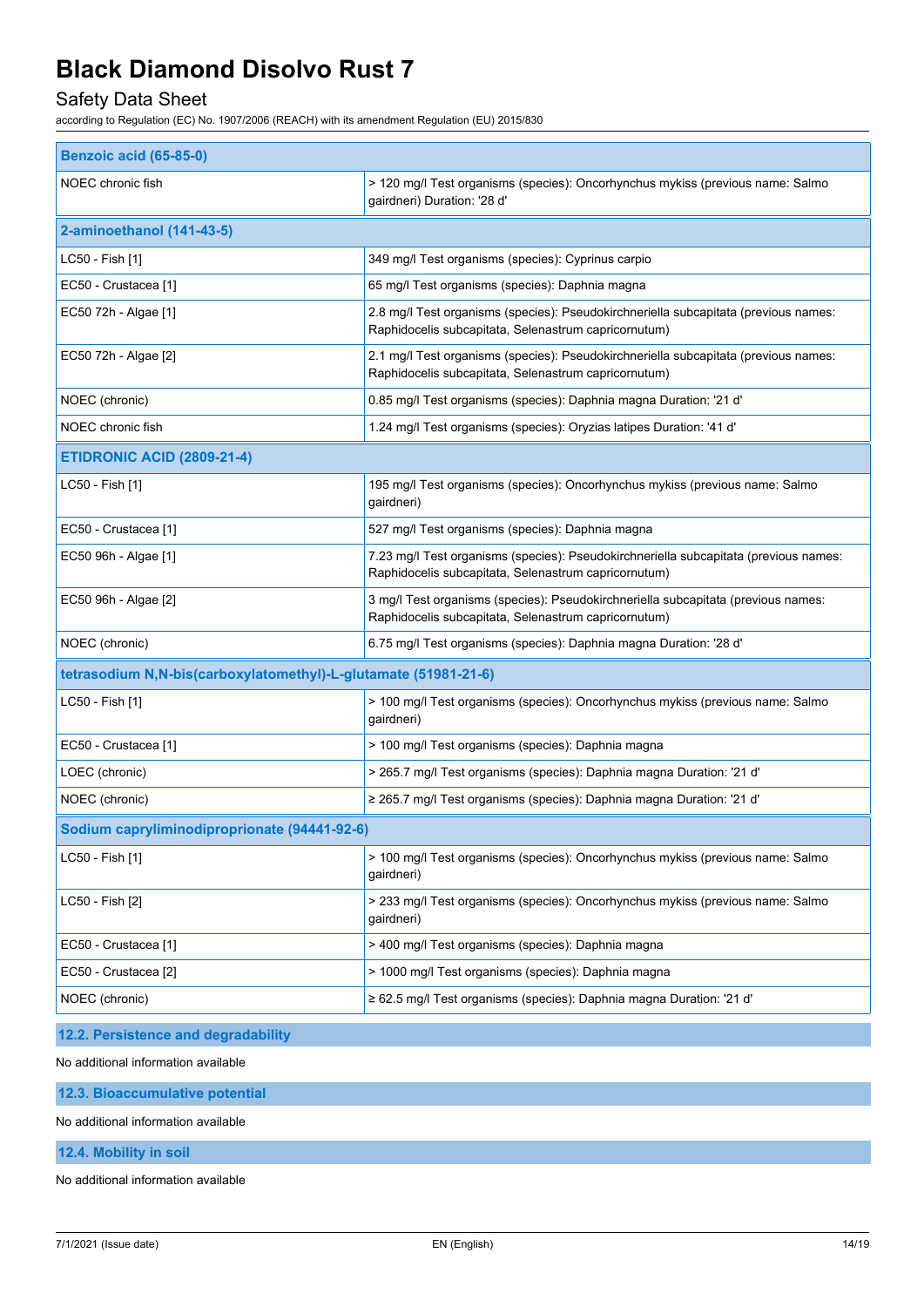### Safety Data Sheet

according to Regulation (EC) No. 1907/2006 (REACH) with its amendment Regulation (EU) 2015/830

| 12.5. Results of PBT and vPvB assessment   |  |
|--------------------------------------------|--|
| No additional information available        |  |
| 12.6. Other adverse effects                |  |
| No additional information available        |  |
|                                            |  |
| <b>SECTION 13: Disposal considerations</b> |  |

**13.1. Waste treatment methods**

Waste treatment methods : Dispose of contents/container in accordance with licensed collector's sorting instructions.

### **SECTION 14: Transport information**

| In accordance with ADR / IMDG / IATA / ADN / RID                                      |                                                                                  |                                                                              |                                                                                         |                                                                                         |
|---------------------------------------------------------------------------------------|----------------------------------------------------------------------------------|------------------------------------------------------------------------------|-----------------------------------------------------------------------------------------|-----------------------------------------------------------------------------------------|
| <b>ADR</b>                                                                            | <b>IMDG</b>                                                                      | <b>IATA</b>                                                                  | <b>ADN</b>                                                                              | <b>RID</b>                                                                              |
| 14.1. UN number                                                                       |                                                                                  |                                                                              |                                                                                         |                                                                                         |
| <b>UN 1760</b>                                                                        | <b>UN 1760</b>                                                                   | <b>UN 1760</b>                                                               | <b>UN 1760</b>                                                                          | <b>UN 1760</b>                                                                          |
| 14.2. UN proper shipping name                                                         |                                                                                  |                                                                              |                                                                                         |                                                                                         |
| <b>CORROSIVE LIQUID.</b><br>N.O.S. (2-aminoethanol;<br>Benzoic acid)                  | CORROSIVE LIQUID,<br>N.O.S. (2-aminoethanol;<br>Benzoic acid)                    | Corrosive liquid, n.o.s. (2-<br>aminoethanol; Benzoic<br>acid)               | CORROSIVE LIQUID,<br>N.O.S. (2-aminoethanol;<br>Benzoic acid)                           | CORROSIVE LIQUID,<br>N.O.S. (2-aminoethanol;<br>Benzoic acid)                           |
| <b>Transport document description</b>                                                 |                                                                                  |                                                                              |                                                                                         |                                                                                         |
| UN 1760 CORROSIVE<br>LIQUID, N.O.S. (2-<br>aminoethanol; Benzoic<br>acid), 8, II, (E) | UN 1760 CORROSIVE<br>LIQUID, N.O.S. (2-<br>aminoethanol; Benzoic<br>acid), 8, II | UN 1760 Corrosive liquid,<br>n.o.s. (2-aminoethanol;<br>Benzoic acid), 8, II | UN 1760 CORROSIVE<br>LIQUID, N.O.S. (2-<br>aminoethanol; Benzoic<br>$acid$ , $8$ , $II$ | UN 1760 CORROSIVE<br>LIQUID, N.O.S. (2-<br>aminoethanol; Benzoic<br>$acid$ , $8$ , $II$ |
| 14.3. Transport hazard class(es)                                                      |                                                                                  |                                                                              |                                                                                         |                                                                                         |
| 8                                                                                     | 8                                                                                | 8                                                                            | 8                                                                                       | 8                                                                                       |
|                                                                                       |                                                                                  |                                                                              |                                                                                         |                                                                                         |
| 14.4. Packing group                                                                   |                                                                                  |                                                                              |                                                                                         |                                                                                         |
| $\mathbf{H}$                                                                          | $\mathbf{H}$                                                                     | $\mathsf{I}$                                                                 | Ш                                                                                       | $\mathbf{II}$                                                                           |
| <b>14.5. Environmental hazards</b>                                                    |                                                                                  |                                                                              |                                                                                         |                                                                                         |
| Dangerous for the<br>environment: No                                                  | Dangerous for the<br>environment: No<br>Marine pollutant: No                     | Dangerous for the<br>environment: No                                         | Dangerous for the<br>environment: No                                                    | Dangerous for the<br>environment: No                                                    |
| No supplementary information available                                                |                                                                                  |                                                                              |                                                                                         |                                                                                         |
| 14.6. Special precautions for user                                                    |                                                                                  |                                                                              |                                                                                         |                                                                                         |
| <b>Overland transport</b><br>Classification code (ADR)                                | $\therefore$ C9                                                                  |                                                                              |                                                                                         |                                                                                         |

| Classification code (ADR)                                 | : C9            |
|-----------------------------------------------------------|-----------------|
| Special provisions (ADR)                                  | : 274           |
| Limited quantities (ADR)                                  | $\therefore$ 11 |
| Excepted quantities (ADR)                                 | E2              |
| Packing instructions (ADR)                                | : P001, IBC02   |
| Mixed packing provisions (ADR)                            | : MP15          |
| Portable tank and bulk container instructions (ADR) : T11 |                 |
|                                                           |                 |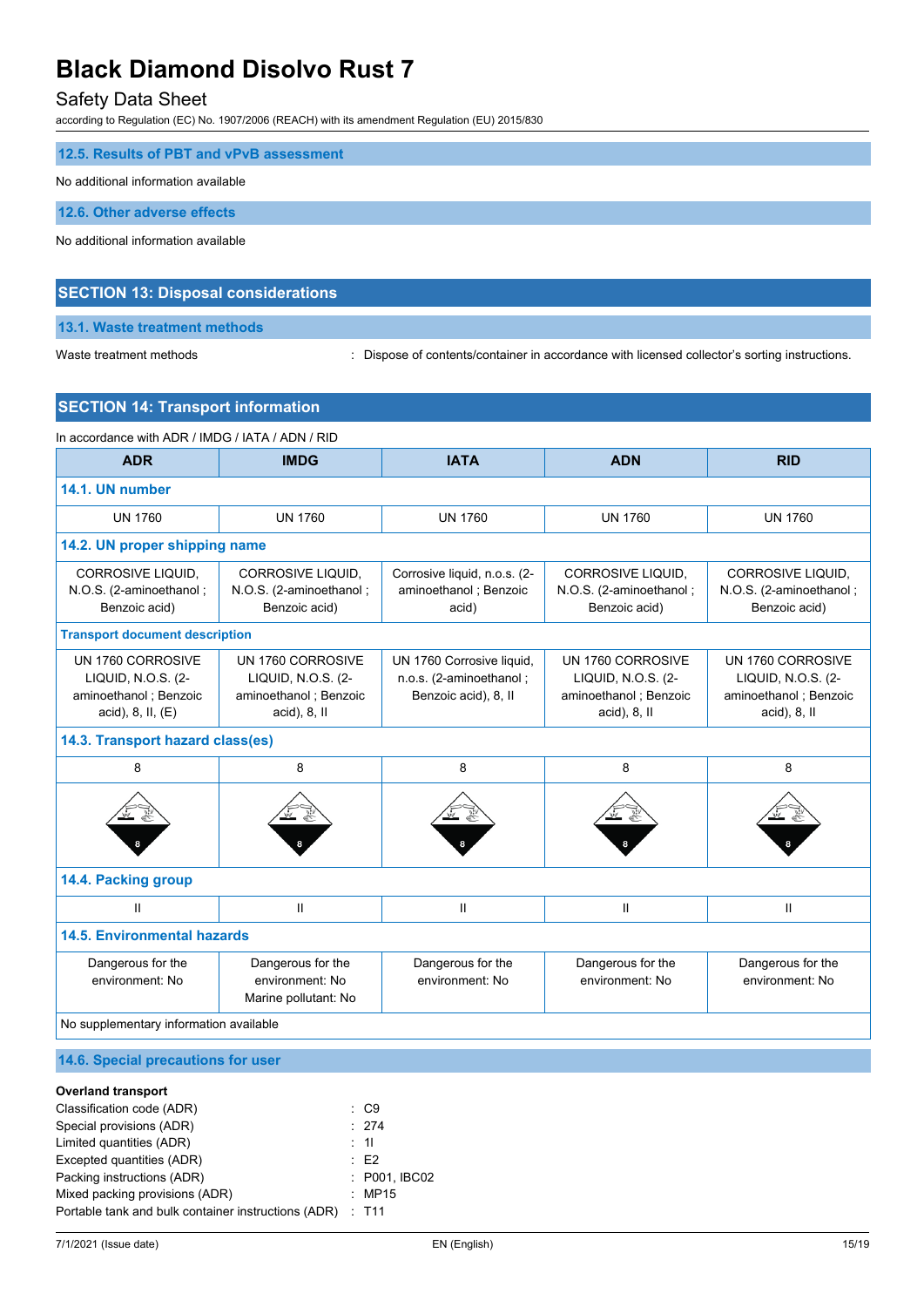## Safety Data Sheet

| Portable tank and bulk container special provisions : TP2, TP27<br>(ADR) |    |                                                    |
|--------------------------------------------------------------------------|----|----------------------------------------------------|
| Tank code (ADR)                                                          |    | L4BN                                               |
| Vehicle for tank carriage                                                |    | : AT                                               |
| Transport category (ADR)                                                 | t, | 2                                                  |
| Hazard identification number (Kemler No.)                                |    | 80                                                 |
| Orange plates                                                            |    |                                                    |
|                                                                          |    | 80<br>1760                                         |
| Tunnel restriction code (ADR)                                            | t. | E                                                  |
| EAC code                                                                 | ÷. | 2X                                                 |
| APP code                                                                 |    | : B                                                |
| <b>Transport by sea</b>                                                  |    |                                                    |
| Special provisions (IMDG)                                                |    | : 274                                              |
| Limited quantities (IMDG)                                                |    | : 1 L                                              |
| Excepted quantities (IMDG)                                               |    | E2                                                 |
| Packing instructions (IMDG)                                              |    | : P001                                             |
| IBC packing instructions (IMDG)                                          |    | $\therefore$ IBC02                                 |
| Tank instructions (IMDG)                                                 |    | $:$ T11                                            |
| Tank special provisions (IMDG)                                           |    | : TP2, TP27                                        |
| EmS-No. (Fire)                                                           |    | $:$ F-A                                            |
| EmS-No. (Spillage)                                                       |    | : S-B                                              |
| Stowage category (IMDG)                                                  |    | : B                                                |
| Stowage and handling (IMDG)                                              |    | $:$ SW2                                            |
| Properties and observations (IMDG)                                       |    | : Causes burns to skin, eyes and mucous membranes. |
| Air transport                                                            |    |                                                    |
| PCA Excepted quantities (IATA)                                           |    | : E2                                               |
| PCA Limited quantities (IATA)                                            |    | Y840                                               |
| PCA limited quantity max net quantity (IATA)                             |    | : 0.5L                                             |
| PCA packing instructions (IATA)                                          |    | : 851                                              |
| PCA max net quantity (IATA)                                              |    | : 1L                                               |
| CAO packing instructions (IATA)                                          |    | : 855                                              |
| CAO max net quantity (IATA)                                              |    | : 30L                                              |
| Special provisions (IATA)                                                |    | : A3, A803                                         |
| ERG code (IATA)                                                          |    | : 8L                                               |
| Inland waterway transport                                                |    |                                                    |
| Classification code (ADN)                                                |    | : C9                                               |
| Special provisions (ADN)                                                 |    | 274                                                |
| Limited quantities (ADN)                                                 |    | : 1L                                               |
| Excepted quantities (ADN)                                                |    | E2                                                 |
| Equipment required (ADN)                                                 |    | $:$ PP, EP                                         |
| Number of blue cones/lights (ADN)                                        |    | : 0                                                |
| <b>Rail transport</b>                                                    |    |                                                    |
| Classification code (RID)                                                |    | $\therefore$ C9                                    |
| Special provisions (RID)                                                 |    | : 274                                              |
| Limited quantities (RID)                                                 |    | : 1L                                               |
| Excepted quantities (RID)                                                |    | E <sub>2</sub>                                     |
| Packing instructions (RID)                                               |    | : P001, IBC02                                      |
| Mixed packing provisions (RID)                                           |    | MP15                                               |
| Portable tank and bulk container instructions (RID)                      |    | T <sub>11</sub>                                    |
| Portable tank and bulk container special provisions<br>(RID)             |    | TP2, TP27                                          |
| Tank codes for RID tanks (RID)                                           |    | L4BN                                               |
| Transport category (RID)                                                 |    | 2                                                  |
| Colis express (express parcels) (RID)                                    |    | CE <sub>6</sub>                                    |
| Hazard identification number (RID)                                       |    | 80                                                 |
|                                                                          |    |                                                    |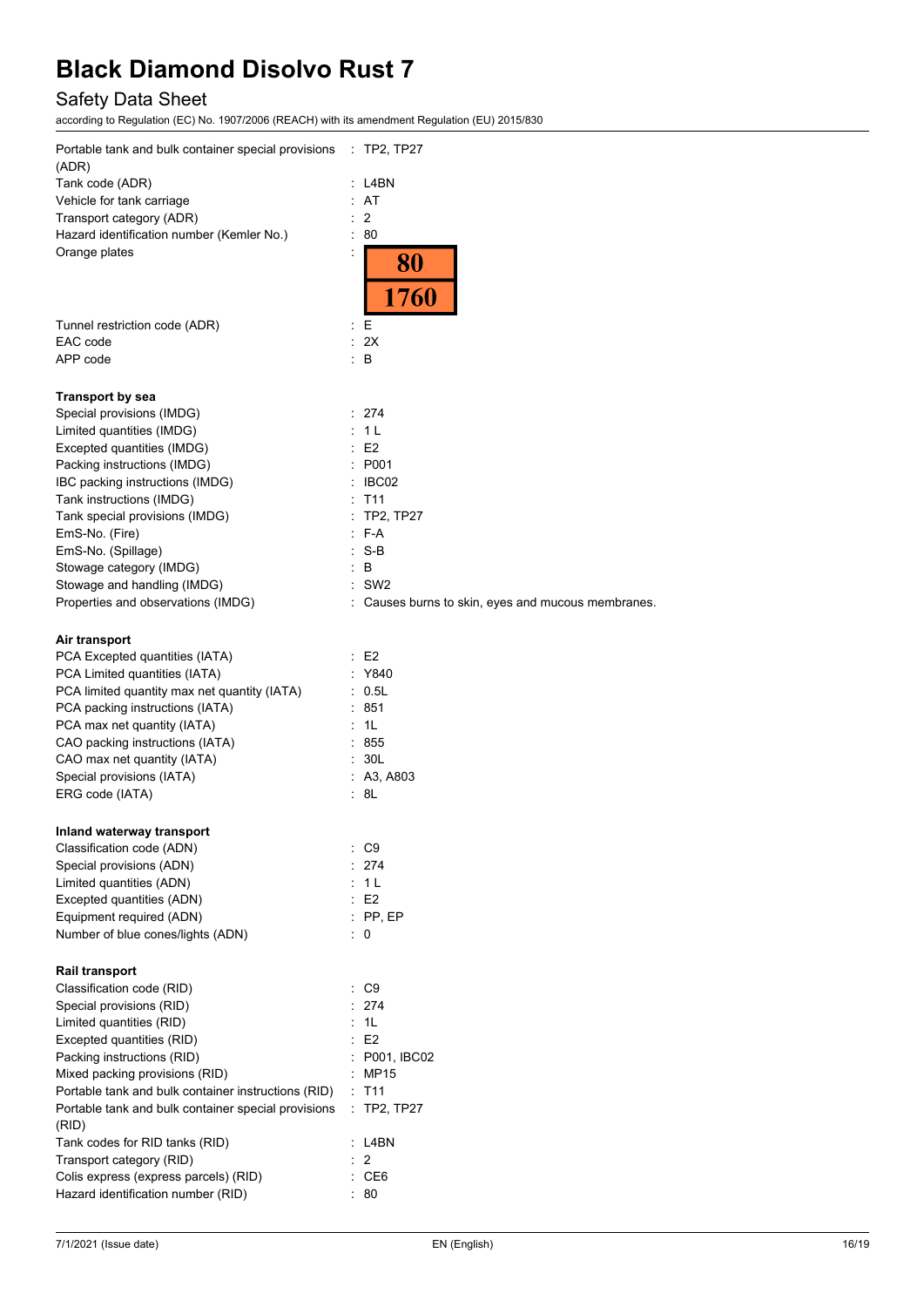#### Safety Data Sheet

according to Regulation (EC) No. 1907/2006 (REACH) with its amendment Regulation (EU) 2015/830

#### **14.7. Transport in bulk according to Annex II of Marpol and the IBC Code**

#### Not applicable

#### **SECTION 15: Regulatory information**

**15.1. Safety, health and environmental regulations/legislation specific for the substance or mixture**

#### **15.1.1. EU-Regulations**

Contains no REACH substances with Annex XVII restrictions

Contains no substance on the REACH candidate list

Contains no REACH Annex XIV substances

Contains no substance subject to Regulation (EU) No 649/2012 of the European Parliament and of the Council of 4 July 2012 concerning the export and import of hazardous chemicals.

Contains no substance subject to Regulation (EU) No 2019/1021 of the European Parliament and of the Council of 20 June 2019 on persistent organic pollutants

Contains no substance subject to Regulation (EU) 2019/1148 of the European Parliament and of the Council of 20 June 2019 on the marketing and use of explosives precursors.

#### **15.1.2. National regulations**

| France                       |                                                                                      |  |
|------------------------------|--------------------------------------------------------------------------------------|--|
| <b>Occupational diseases</b> |                                                                                      |  |
| Code                         | <b>Description</b>                                                                   |  |
| <b>RG 49</b>                 | Skin disorders caused by aliphatic, alicyclic amines or ethanolamines                |  |
| RG49BIS                      | Respiratory disorders caused by aliphatic amines, ethanolamines or isophoronediamine |  |

#### **Germany**

| <b>Employment restrictions</b>                                                       | Observe restrictions according Act on the Protection of Working Mothers (MuSchG)                                                                                                       |
|--------------------------------------------------------------------------------------|----------------------------------------------------------------------------------------------------------------------------------------------------------------------------------------|
|                                                                                      | Observe restrictions according Act on the Protection of Young People in Employment<br>(JArbSchG)                                                                                       |
| Water hazard class (WGK)                                                             | WGK 3, Highly hazardous to water (Classification according to AwSV, Annex 1)                                                                                                           |
| Hazardous Incident Ordinance (12. BImSchV)                                           | : Is not subject of the Hazardous Incident Ordinance (12. BImSchV)                                                                                                                     |
| List of sensitizing substances (TRGS 907)                                            | : Contains sensitizing substances according TRGS 907                                                                                                                                   |
| <b>Netherlands</b>                                                                   |                                                                                                                                                                                        |
| SZW-lijst van kankerverwekkende stoffen                                              | : Sodium capryliminodiproprionate is listed                                                                                                                                            |
| SZW-lijst van mutagene stoffen                                                       | : Sodium capryliminodiproprionate is listed                                                                                                                                            |
| NIET-limitatieve lijst van voor de voortplanting<br>giftige stoffen - Borstvoeding   | : None of the components are listed                                                                                                                                                    |
| NIET-limitatieve lijst van voor de voortplanting<br>giftige stoffen - Vruchtbaarheid | : None of the components are listed                                                                                                                                                    |
| NIET-limitatieve lijst van voor de voortplanting<br>giftige stoffen – Ontwikkeling   | : None of the components are listed                                                                                                                                                    |
| <b>Denmark</b>                                                                       |                                                                                                                                                                                        |
| Danish National Regulations                                                          | : Young people below the age of 18 years are not allowed to use the product<br>Pregnant/breastfeeding women working with the product must not be in direct contact with<br>the product |
| Switzerland                                                                          |                                                                                                                                                                                        |
| Storage class (LK)                                                                   | $\pm$ LK 6.1 - Toxic materials                                                                                                                                                         |
| 15.2. Chemical safety assessment                                                     |                                                                                                                                                                                        |

No chemical safety assessment has been carried out

| <b>SECTION 16: Other information</b> |                                                                                                 |  |
|--------------------------------------|-------------------------------------------------------------------------------------------------|--|
| <b>Abbreviations and acronyms:</b>   |                                                                                                 |  |
| <b>ADN</b>                           | European Agreement concerning the International Carriage of Dangerous Goods by Inland Waterways |  |
|                                      |                                                                                                 |  |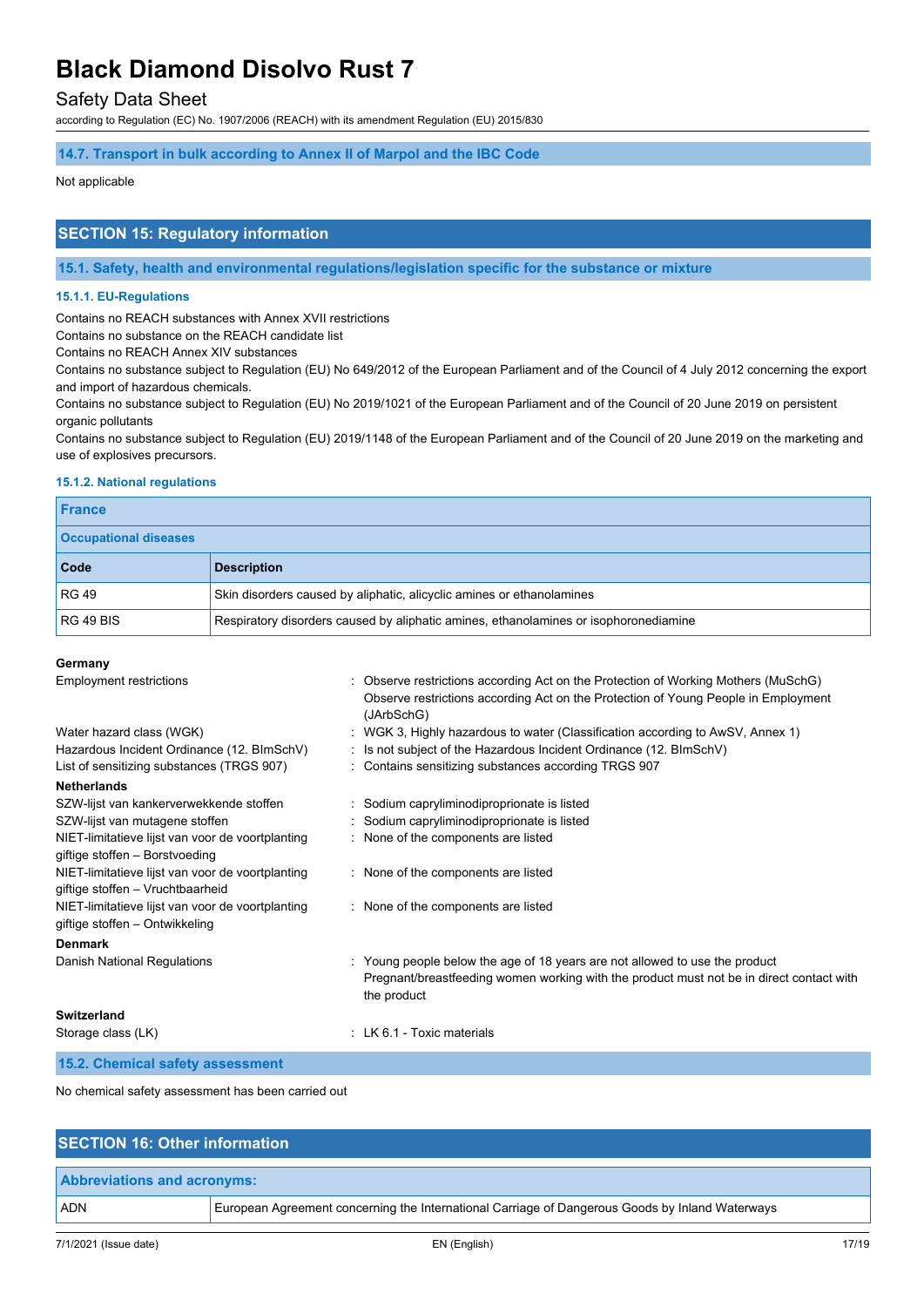## Safety Data Sheet

| <b>Abbreviations and acronyms:</b> |                                                                                     |  |
|------------------------------------|-------------------------------------------------------------------------------------|--|
| ADR                                | European Agreement concerning the International Carriage of Dangerous Goods by Road |  |
| <b>ATE</b>                         | <b>Acute Toxicity Estimate</b>                                                      |  |
| <b>BCF</b>                         | <b>Bioconcentration factor</b>                                                      |  |
| <b>BLV</b>                         | <b>Biological limit value</b>                                                       |  |
| <b>BOD</b>                         | Biochemical oxygen demand (BOD)                                                     |  |
| COD                                | Chemical oxygen demand (COD)                                                        |  |
| <b>DMEL</b>                        | <b>Derived Minimal Effect level</b>                                                 |  |
| <b>DNEL</b>                        | Derived-No Effect Level                                                             |  |
| EC-No.                             | European Community number                                                           |  |
| <b>EC50</b>                        | Median effective concentration                                                      |  |
| EN                                 | European Standard                                                                   |  |
| <b>IARC</b>                        | International Agency for Research on Cancer                                         |  |
| <b>IATA</b>                        | International Air Transport Association                                             |  |
| <b>IMDG</b>                        | International Maritime Dangerous Goods                                              |  |
| <b>LC50</b>                        | Median lethal concentration                                                         |  |
| LD50                               | Median lethal dose                                                                  |  |
| <b>LOAEL</b>                       | Lowest Observed Adverse Effect Level                                                |  |
| <b>NOAEC</b>                       | No-Observed Adverse Effect Concentration                                            |  |
| <b>NOAEL</b>                       | No-Observed Adverse Effect Level                                                    |  |
| <b>NOEC</b>                        | No-Observed Effect Concentration                                                    |  |
| OECD                               | Organisation for Economic Co-operation and Development                              |  |
| OEL                                | Occupational Exposure Limit                                                         |  |
| PBT                                | Persistent Bioaccumulative Toxic                                                    |  |
| <b>PNEC</b>                        | <b>Predicted No-Effect Concentration</b>                                            |  |
| <b>RID</b>                         | Regulations concerning the International Carriage of Dangerous Goods by Rail        |  |
| SDS                                | Safety Data Sheet                                                                   |  |
| <b>STP</b>                         | Sewage treatment plant                                                              |  |
| ThOD                               | Theoretical oxygen demand (ThOD)                                                    |  |
| <b>TLM</b>                         | Median Tolerance Limit                                                              |  |
| <b>VOC</b>                         | Volatile Organic Compounds                                                          |  |
| CAS-No.                            | Chemical Abstract Service number                                                    |  |
| N.O.S.                             | Not Otherwise Specified                                                             |  |
| vPvB                               | Very Persistent and Very Bioaccumulative                                            |  |
| ED                                 | Endocrine disrupting properties                                                     |  |

| <b>Full text of H- and EUH-statements:</b> |                                     |  |
|--------------------------------------------|-------------------------------------|--|
| Acute Tox. 4 (Dermal)                      | Acute toxicity (dermal), Category 4 |  |
| Acute Tox. 4 (Inhalation)                  | Acute toxicity (inhal.), Category 4 |  |
| Acute Tox. 4 (Oral)                        | Acute toxicity (oral), Category 4   |  |